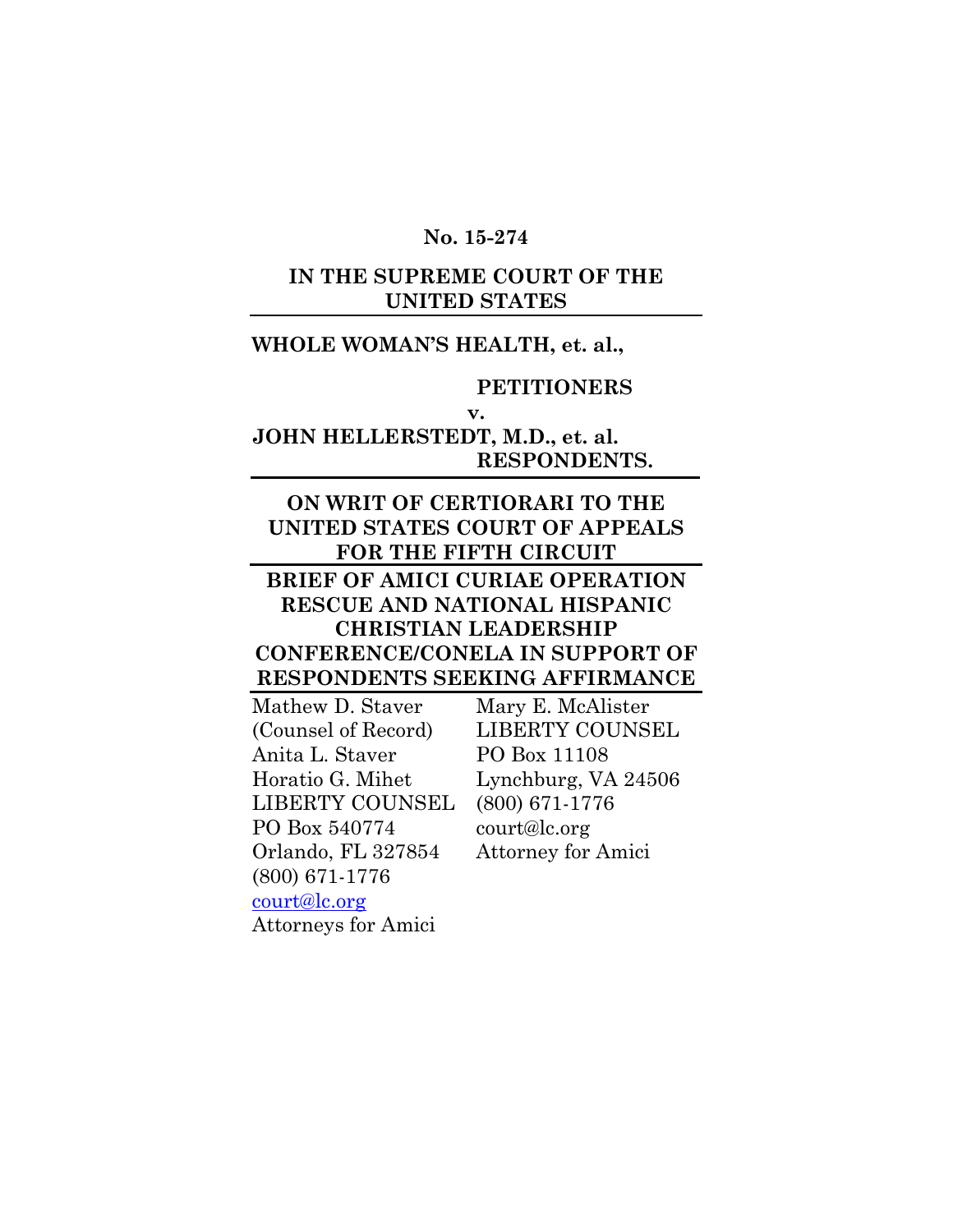### **TABLE OF CONTENTS**

| TABLE OF AUTHORITIES iii                                                                                                                                  |  |  |  |
|-----------------------------------------------------------------------------------------------------------------------------------------------------------|--|--|--|
|                                                                                                                                                           |  |  |  |
|                                                                                                                                                           |  |  |  |
|                                                                                                                                                           |  |  |  |
| I. THIS COURT'S ABORTION<br><b>JURISPRUDENCE ESTABLISHES THAT</b><br>HB2 IS A PROPER EXERCISE OF<br>TEXAS' COMPELLING STATE<br>INTEREST IN PROTECTING THE |  |  |  |
| <b>HEALTH OF WOMEN SEEKING</b>                                                                                                                            |  |  |  |

**[ABORTION....................................................](#page-11-0) 6**

**II. [THE EVIDENCE BEFORE THE](#page-16-0)  [TEXAS LEGISLATURE REVEALED](#page-16-0)  [THAT WOMEN SEEKING ABORTIONS](#page-16-0)  [WERE SUBJECTED TO THE VERY](#page-16-0)  [KIND OF "BACK ALLEY" CONDITIONS](#page-16-0)  [THAT LEGALIZING ABORTION WAS](#page-16-0)  [SUPPOSED TO REMEDY.](#page-16-0) ....................... 11**

**A. [Petitioners Offer An Inaccurate,](#page-17-0)  [Idyllic Portrait Of Abortion in Texas.12](#page-17-0)**

**B. [The Evidence Shows That](#page-18-0)  [Petitioners' Portrait Does Not Comport](#page-18-0)  [With Reality.............................................](#page-18-0) 13**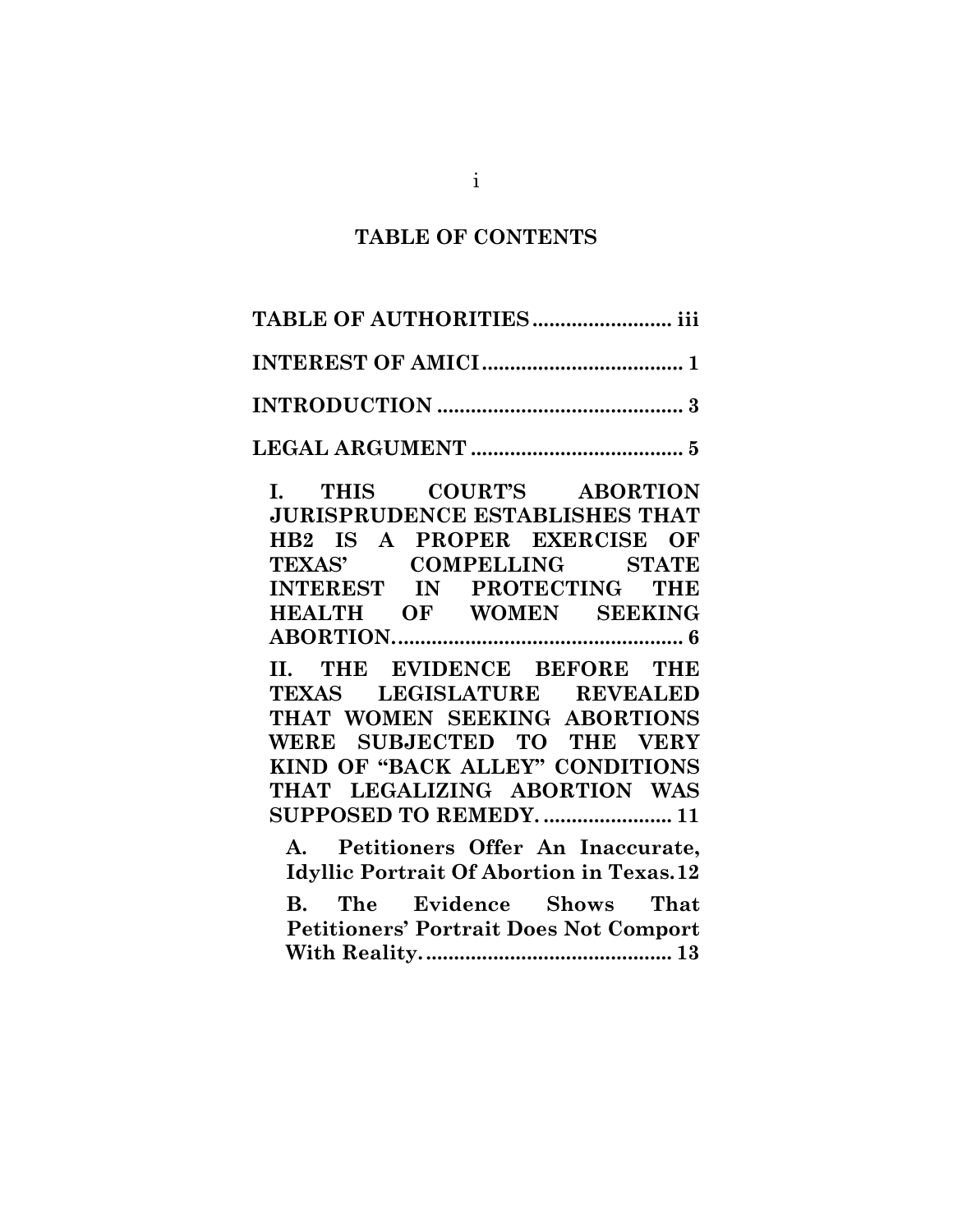| 1. Investigators Found Unsafe and        |
|------------------------------------------|
| <b>Unsanitary Clinic Conditions.  15</b> |
| 2. Investigators Found Violations of     |
|                                          |
| III. TESTIMONY FROM PHYSICIANS           |
| <b>CONFIRMED THE URGENT NEED FOR</b>     |
| GREATER REGULATION OF                    |
| <b>ABORTION CLINICS TO PROTECT THE</b>   |
| <b>HEALTH AND SAFETY OF PREGNANT</b>     |
|                                          |
| IV. OPERATION RESCUE'S POST-HB2          |
| <b>RESEARCH SHOWS THAT WAIT TIMES</b>    |
| AND COSTS IN TEXAS REMAIN BELOW          |
| THE NATIONAL AVERAGE 38                  |
|                                          |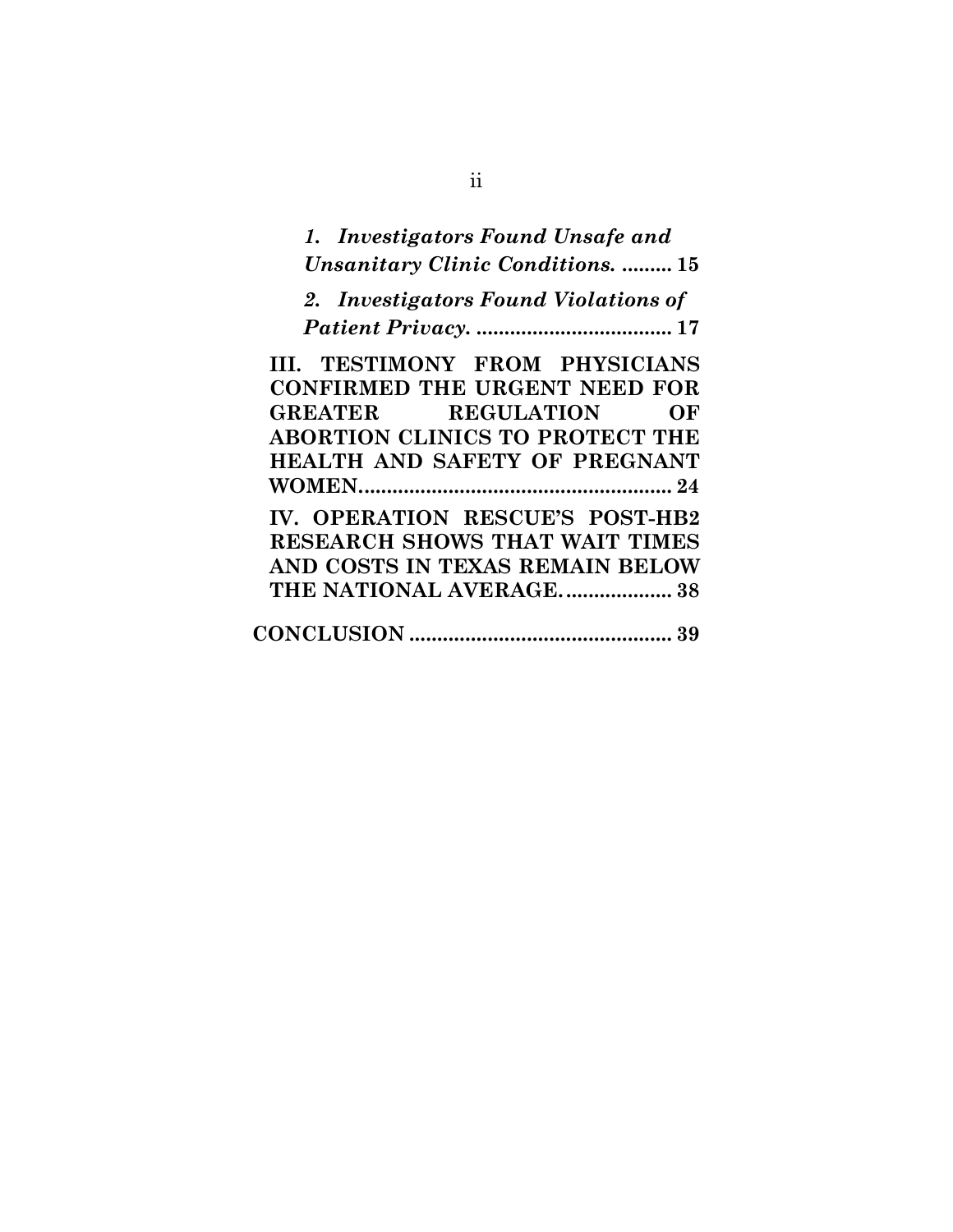# **TABLE OF AUTHORITIES**

# <span id="page-3-0"></span>**Cases**

| Gonzales v. Carhart,                                 |
|------------------------------------------------------|
| Planned Parenthood of Cent. Missouri v.<br>Danforth, |
| Planned Parenthood of SE Pennsylvania v.<br>Casey,   |
| Roe v. Wade,                                         |
| Simopoulos v. Virginia,                              |
| Washington v. Glucksberg,                            |
| Whole Woman's Health v. Cole,                        |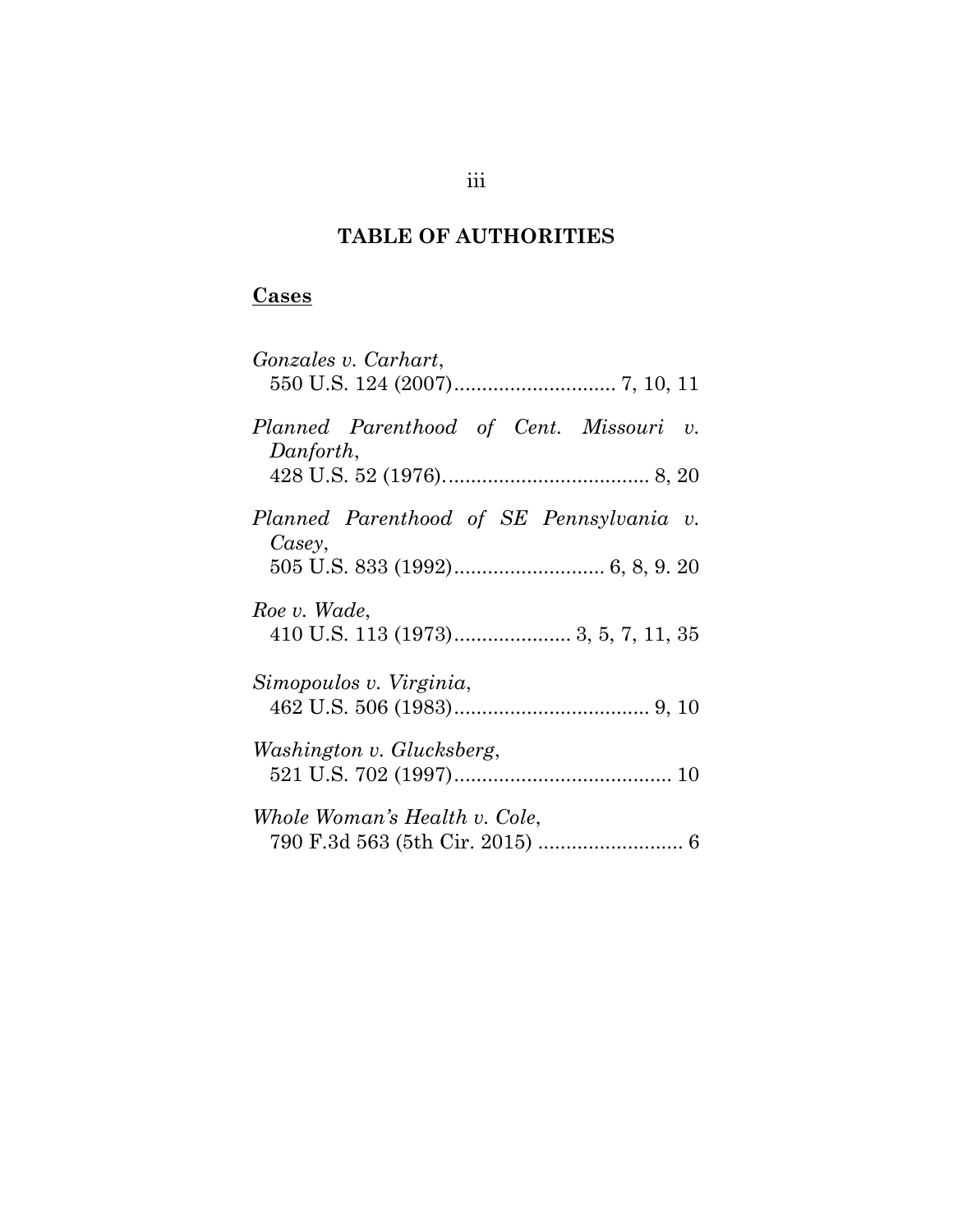# **Statutes**

| Health | Insurance Portability and                   |  |  |  |
|--------|---------------------------------------------|--|--|--|
|        | Accountability Act of 1996, §264, 42 U.S.C. |  |  |  |
|        |                                             |  |  |  |

# **Other Authorities**

| American College of Obstetricians and            |
|--------------------------------------------------|
| Gynecologists (ACOG), Standards for              |
| Obstetric-Gynecologic Services (5th ed. 1982)    |
|                                                  |
| Center for Reproductive Rights, Briefing Paper:  |
| Safe Abortion: A Public Health Imperative,       |
|                                                  |
| http://wholewomanshealth.com/faq.html            |
|                                                  |
| NARAL Pro-Choice America, Roe v. Wade and        |
| <i>the Right to Choose</i> , January 1, 2015,  4 |
| Operation Rescue Special Report: 2015            |
| Abortion Clinic Survey Reveals 81% of            |
| Abortion Clinics Closed Since 1991, December     |
|                                                  |
| Operation Rescue, Over \$83,000 in Fines         |
| Assessed in Texas for Illegal Dumping of         |

*Aborted Baby Remains,* December 1, 2011.. 22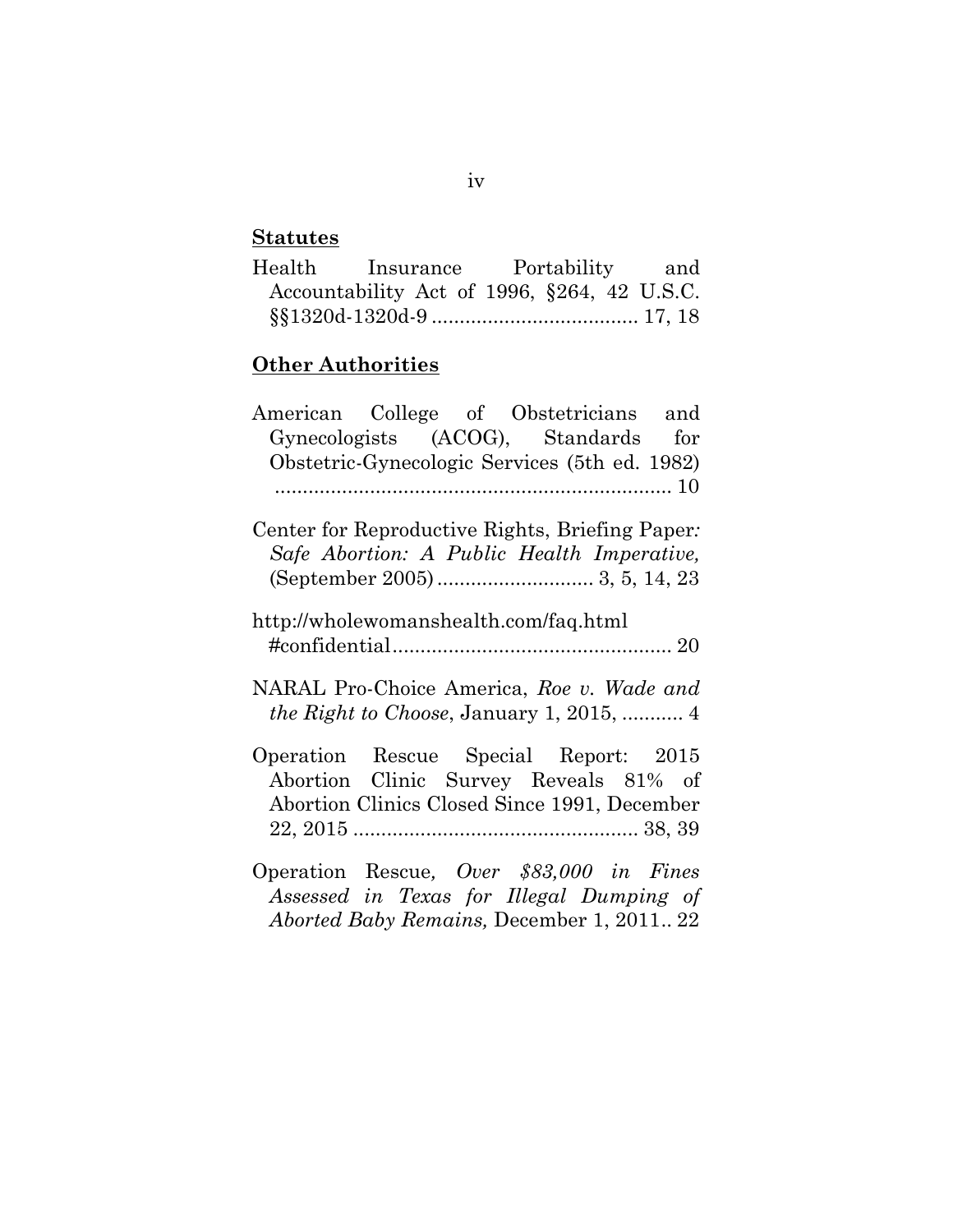| Operation Rescue, Special Report: Widespread |  |  |
|----------------------------------------------|--|--|
| Abortion Abuses Discovered at Texas Abortion |  |  |
|                                              |  |  |

- Planned Parenthood Federation of America, *Court Ruling Protects Patient Privacy*, May 13, 2014 ......................................................... 19
- Planned Parenthood of Greater Texas, Notice of Health Information Privacy Practices, *Our Pledge Regarding Your Health Information* 19
- Senate Research Center, Bill Analysis HB2, Author/Sponsor's Statement of Intent, July 11, 2013 ..................................................... 4, 37
- Texas House Research Organization, Bill Analysis HB (July 9, 2013).................... 36, 37
- Written testimony of Martha Garza, M.D. in support of SB1 (the companion to HB2) before the Senate Health & Human Services Committee, July 8, 2013.......................... 25-29
- Written testimony of Mikeal Love, M.D. in support of SB1 (the companion to HB2) before the Senate Health & Human Services Committee, July 8, 2013.......................... 29-31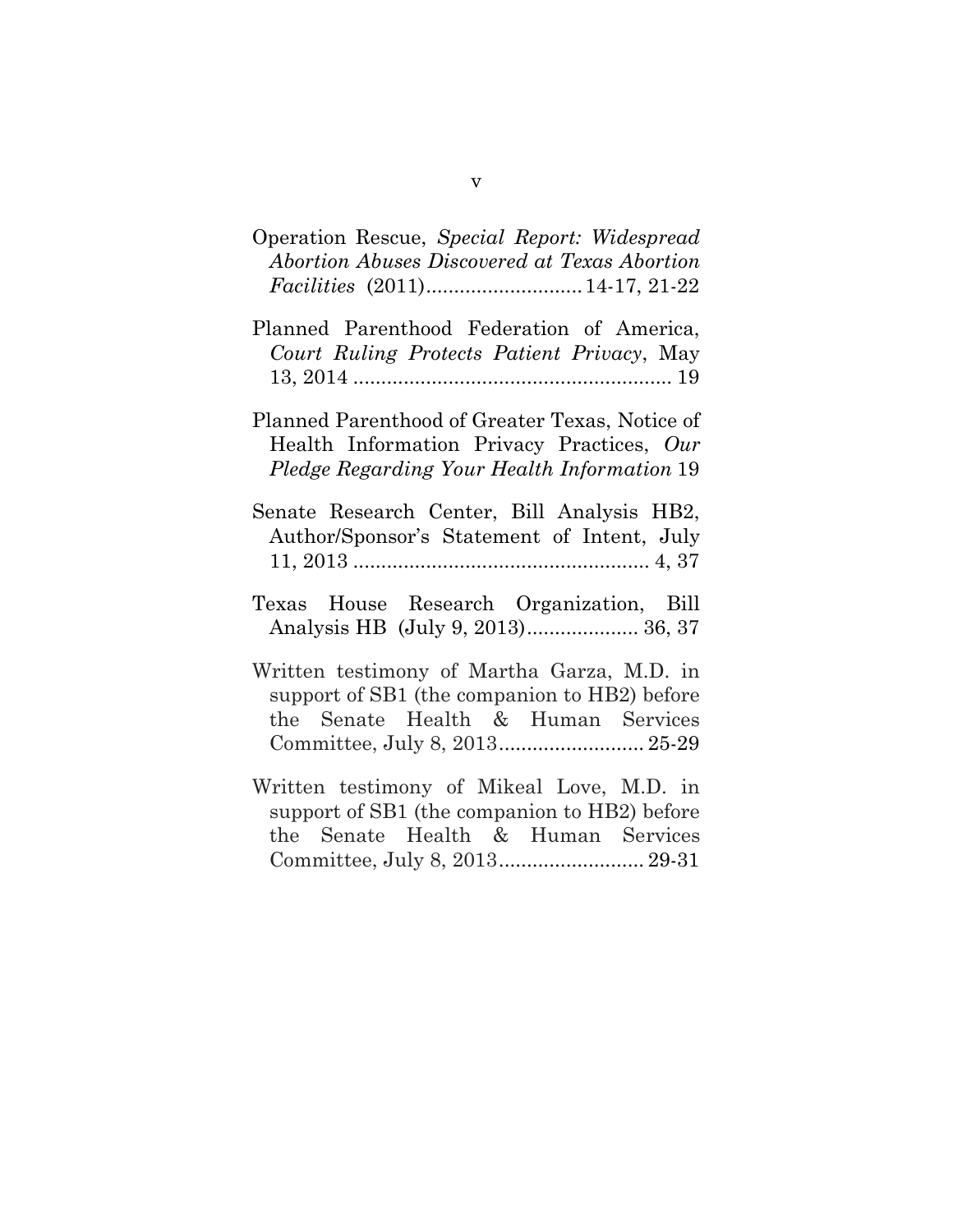#### **INTEREST OF AMICI 1**

<span id="page-6-0"></span>Operation Rescue is a leading pro-life advocacy organization that has worked for decades to uncover abortion clinic wrong-doing, expose it to the public, and bring the offenders to justice. Operation Rescue has developed peaceful, legal strategies for investigating abortion clinics and reporting unsafe conditions and illegal activities. Among those strategies are undercover investigations, such as one conducted in Texas, which helped prompt the legislative investigation leading to the adoption of the ambulatory surgical center and physician admitting privileges standards in HB2. Operation Rescue's work helped uncover some deplorable conditions at various Texas abortion clinics which threatened the health and welfare of pregnant women and their families.

 $\overline{\phantom{a}}$ 

<sup>1</sup> Counsel for a party did not author this Brief in whole or in part, and no such counsel or party made a monetary contribution to fund the preparation or submission of this Brief. No person or entity, other than *Amici Curiae* or their counsel made a monetary contribution to the preparation and submission of this Brief. Petitioners and Respondents have consented to the filing of this Brief and written consents are being filed simultaneously with the Brief.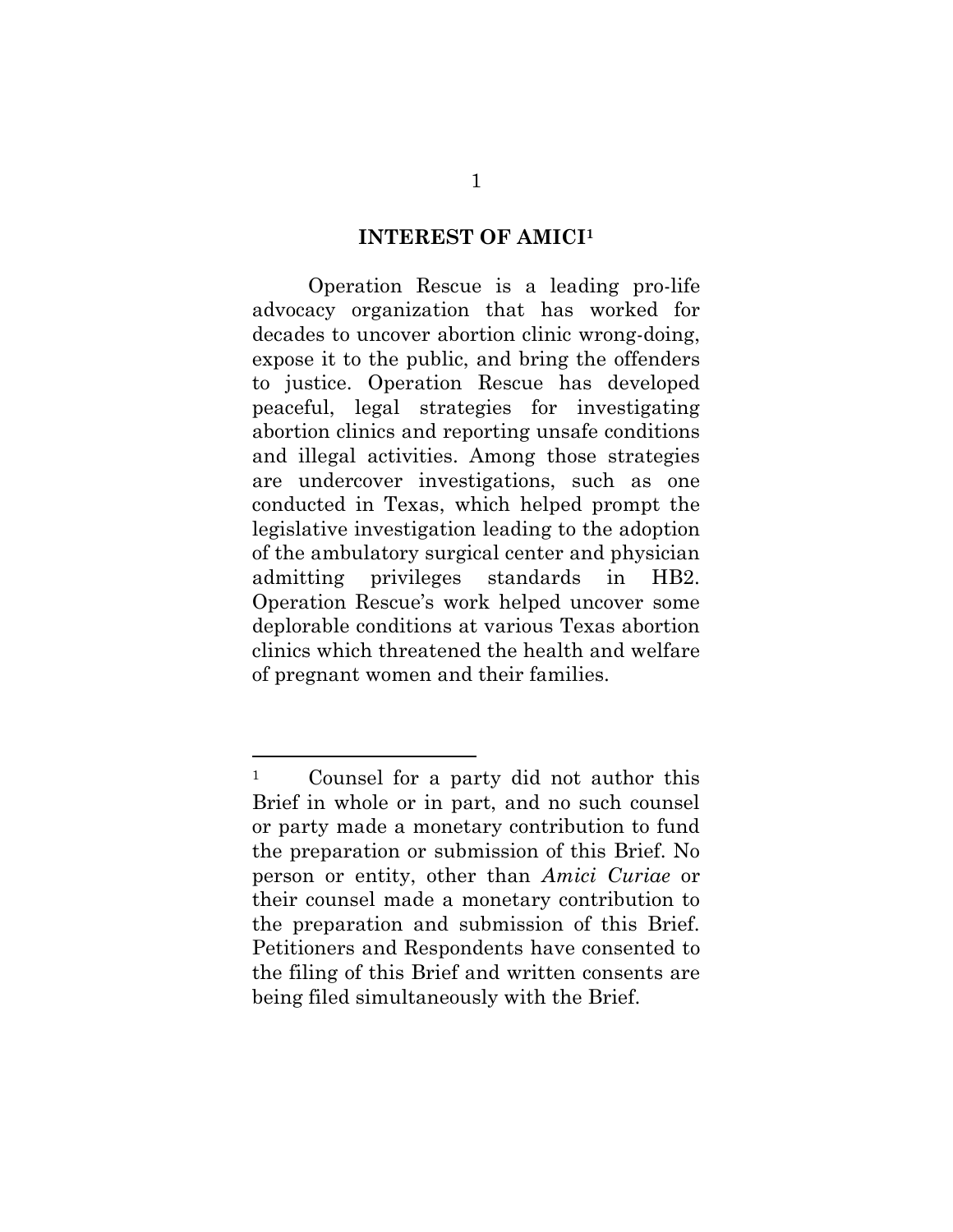As a result of its investigation, Operation Rescue has obtained extensive evidence of unsafe and unsanitary conditions in Texas abortion clinics, evidence that is of critical importance to this Court's consideration of Petitioners' challenges. Operation Rescue's findings, which are presented in this Brief, point to the compelling need for the regulations enacted by the Texas Legislature in HB2.

The National Hispanic Christian Leadership Conference ("NHCLC") is America's largest Hispanic Christian evangelical organization. NHCLC was founded in 1995 and, on May 1, 2014, merged with Conela, a Latin America-based organization, to become NHCLC/Conela, representing more than 500,000 churches throughout the world. Among the seven directives that guide NHCLC/Conela is a directive focused on the sanctity of human life. Under that directive, NHCLC/Conela members pledge to work to bring assistance, comfort, and care to pregnant women in need and to those who have undergone abortion. NHCLC/Conela members are deeply concerned about the medical care available to pregnant women and the unsafe conditions that were present in Texas prior to the passage of HB2. NHCLC/Conela members have witnessed the devastating effects that substandard medical care has had on pregnant women, and in particular on Hispanic women, and therefore urge this Court to uphold HB 2.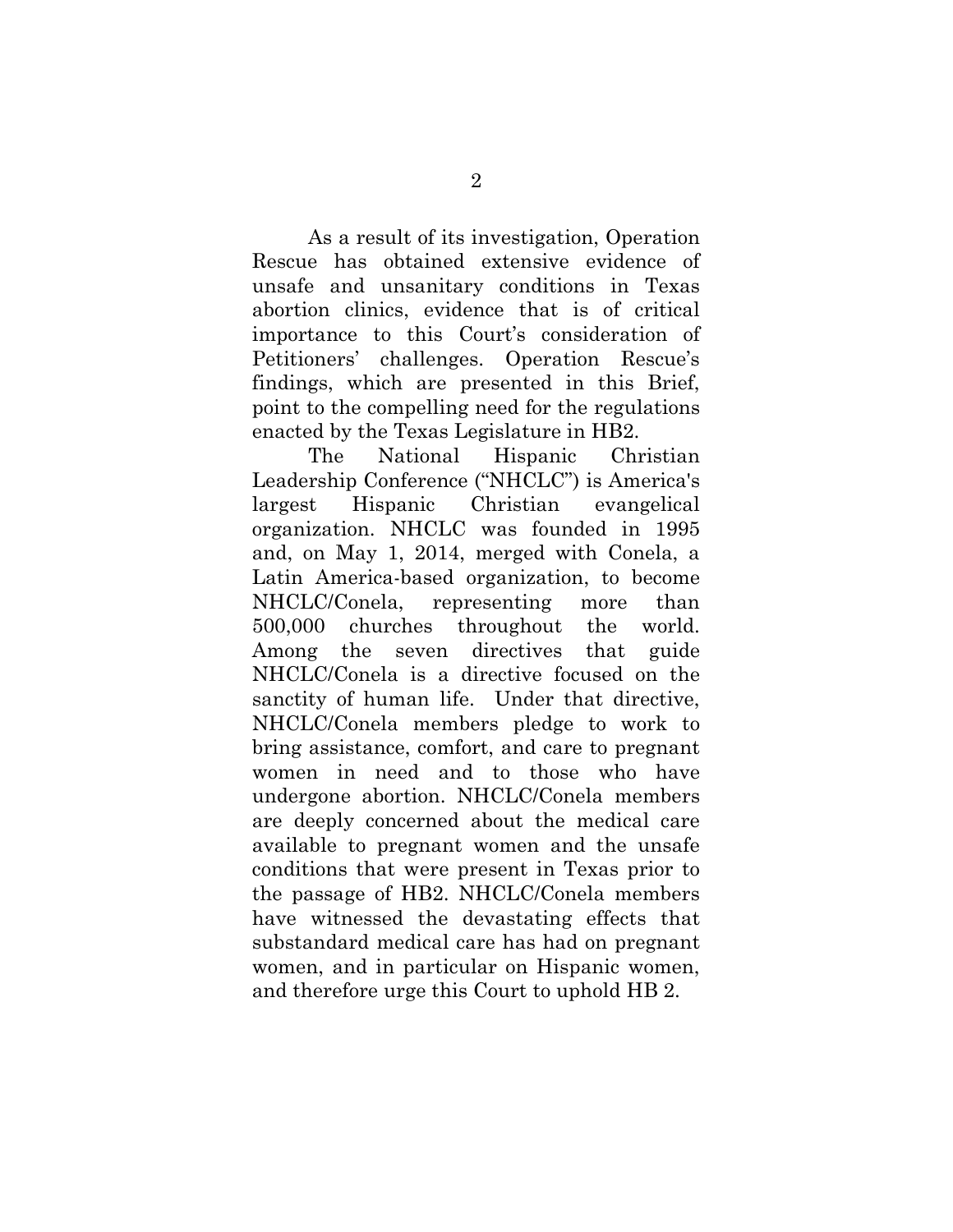Based upon the foregoing and with the consent of the parties, Amici respectfully submit this Brief for the Court's consideration.

### **INTRODUCTION**

<span id="page-8-0"></span>With the enactment of HB2, pregnant women in Texas no longer have to worry about whether they will receive the same standard of care for elective abortions as do their fellow Texans seeking other outpatient surgical procedures. Texas enacted HB2 as part of its "legitimate interest in seeing to it that abortion, like any other medical procedure, is performed under circumstances that insure maximum safety for the patient." *Roe v. Wade*, 410 U.S. 113, 150 (1973). Indeed, as Petitioners' counsel acknowledge, women are threatened when abortion is conducted by "unqualified people in unhygienic conditions." <sup>2</sup>

Operation Rescue's investigation found that many pregnant women in Texas were under just such a threat as they sought elective abortions at clinics which did not meet the standards of ambulatory surgical centers, and which were overseen by physicians who did not

 $\overline{\phantom{a}}$ 

<sup>2</sup> Center for Reproductive Rights, Briefing Paper*: Safe Abortion: A Public Health Imperative,* 1 (September 2005), http://www.reproductiverights.org/sites/default/ files/documents/pub\_bp\_tk\_safe\_abortion.pdf.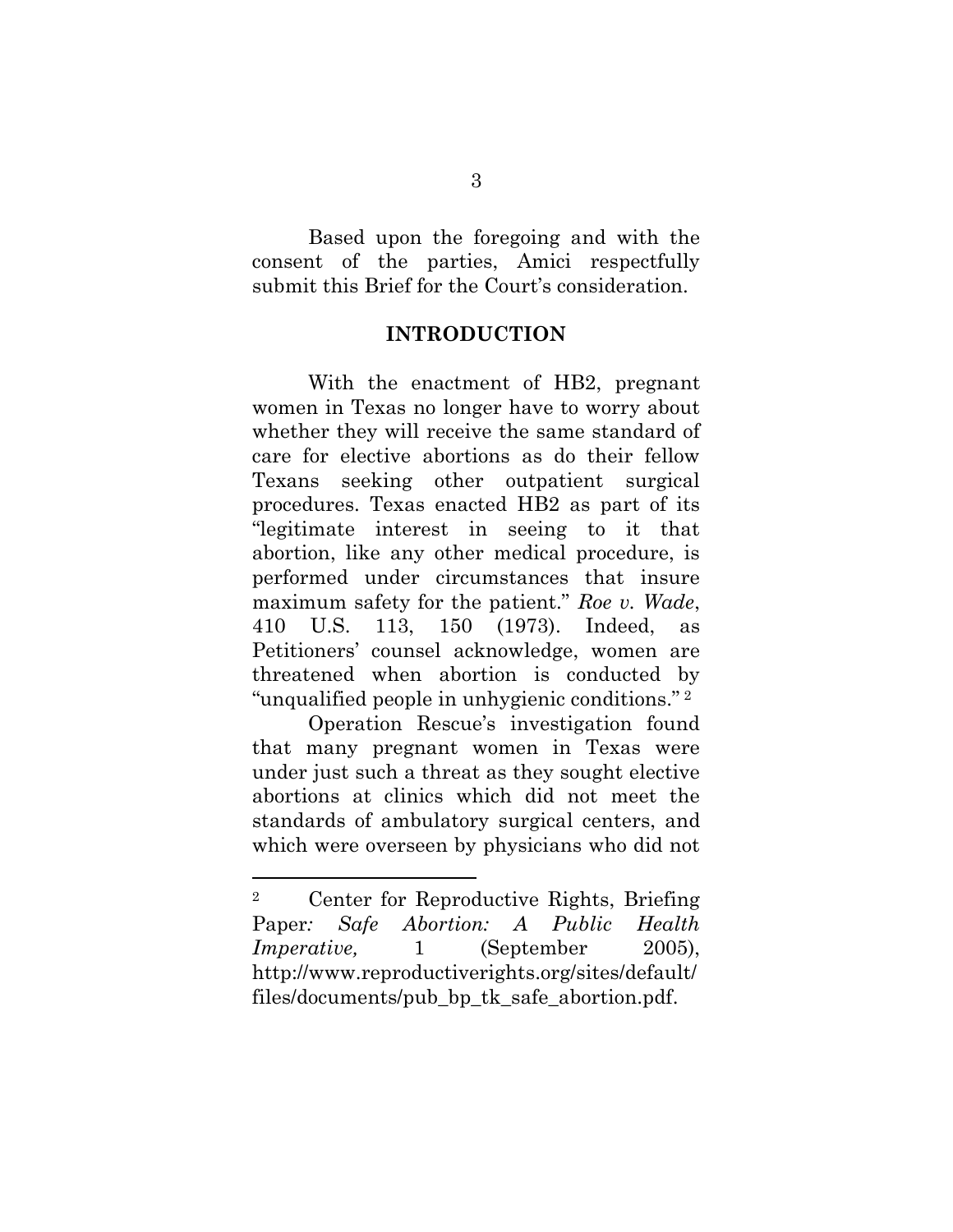have admitting privileges at nearby hospitals.<sup>3</sup> Operation Rescue demonstrated that the "back alley" abortions that abortion advocates promised would diminish with the legalization of the procedure<sup>4</sup> were still very much alive in some regions of Texas.

When presented with Operation Rescue's evidence and further evidence from physicians and others who care for pregnant women, the Texas Legislature enacted HB2 to "increase the health and safety of a woman who chooses to have an abortion" by requiring that abortion clinics conform to the same standards of care as do ambulatory surgical centers.<sup>5</sup> Petitioners, abortion providers and organizations advocating for abortion rights as a means of safeguarding women's health, immediately challenged the health-protective regulations.

According to Petitioners, requiring that abortion clinics meet minimum standards of care for surgery centers, and thereby assuring

 $\overline{\phantom{a}}$ 

<sup>5</sup> Senate Research Center, Bill Analysis HB2, Author/Sponsor's Statement of Intent, p. 1, July 11, 2013, http://www.legis.state.tx.us /tlodocs/832/analysis/html/HB00002E.htm.

<sup>3</sup> *See infra*, Section II.

<sup>4</sup> *See e.g.,* NARAL Pro-Choice America, *Roe v. Wade and the Right to Choose*, January 1, 2015, http://www.prochoiceamerica.org/ media/fact-sheets/government-federal-courtsscotus-roe.pdf.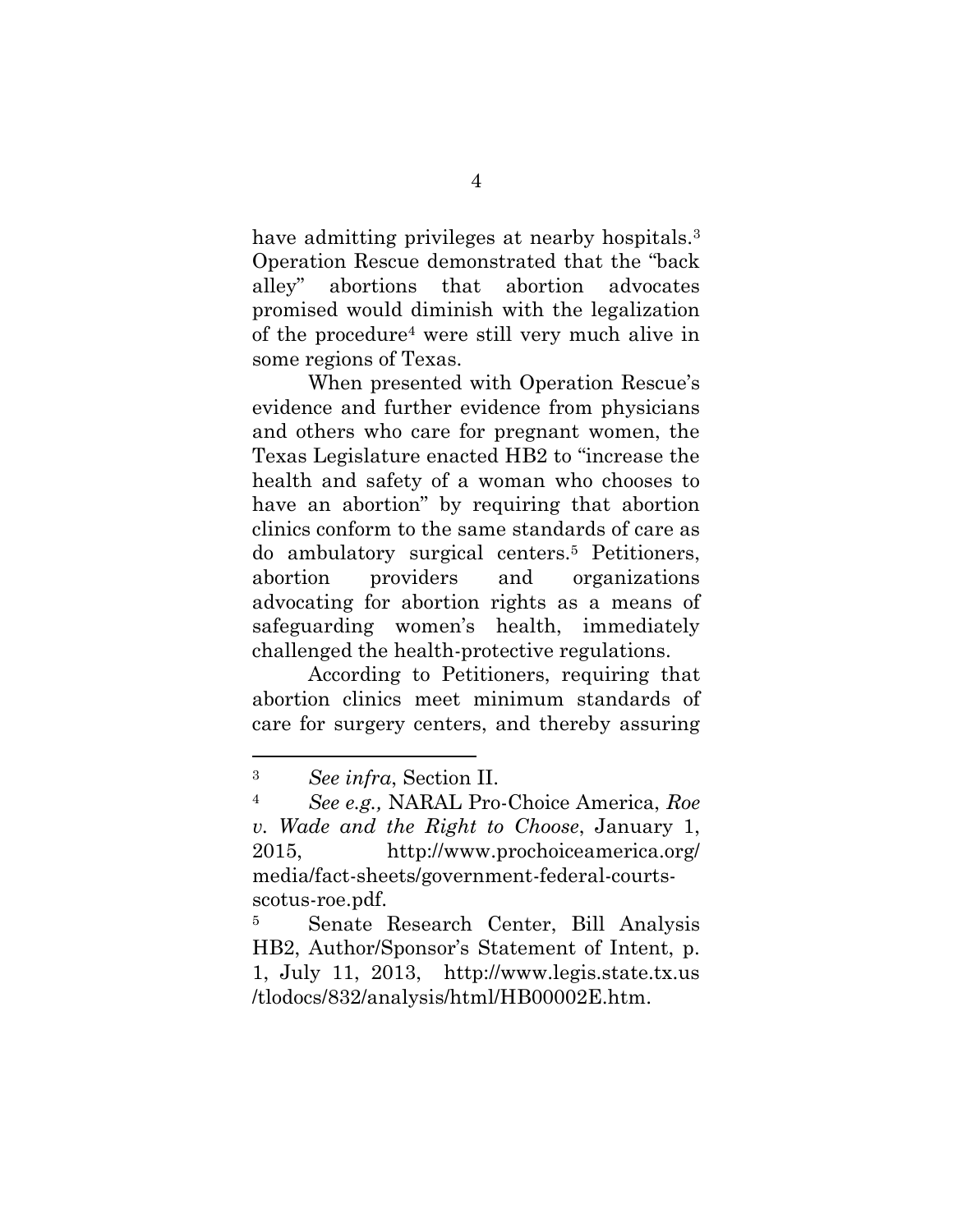pregnant women that they are entitled to the same safe and sanitary facilities as are other Texans, is too costly a burden to bear. (Petitioners' Opening Brief, pp. 6-7). It is not worth investing money to either renovate or build facilities that would ensure that pregnant women have the same level of staffing, same quality of facilities and same amenities as those seeking other outpatient surgery, according to those advocating for "safer" abortions. (*Id.*).

Respondents, Amici, and this Court disagree. No price can be placed upon the health and safety of pregnant women who deserve no less than the same quality of medical care accorded to those who seek routine outpatient surgery. *See Roe*, 410 U.S. at 150. HB 2 provides pregnant women with those assurances and should be upheld by this Court.<sup>6</sup>

### **LEGAL ARGUMENT**

<span id="page-10-0"></span>More than 40 years of this Court's precedents, Operation Rescue's investigation of abortion clinics in Texas, and other evidence

 $\overline{\phantom{a}}$ 

<sup>6</sup> Center for Reproductive Rights, Briefing Paper*: Safe Abortion: A Public Health Imperative,* 1 (September 2005), http://www.reproductiverights.org/sites/default/ files/documents/pub\_bp\_tk\_safe\_abortion.pdf.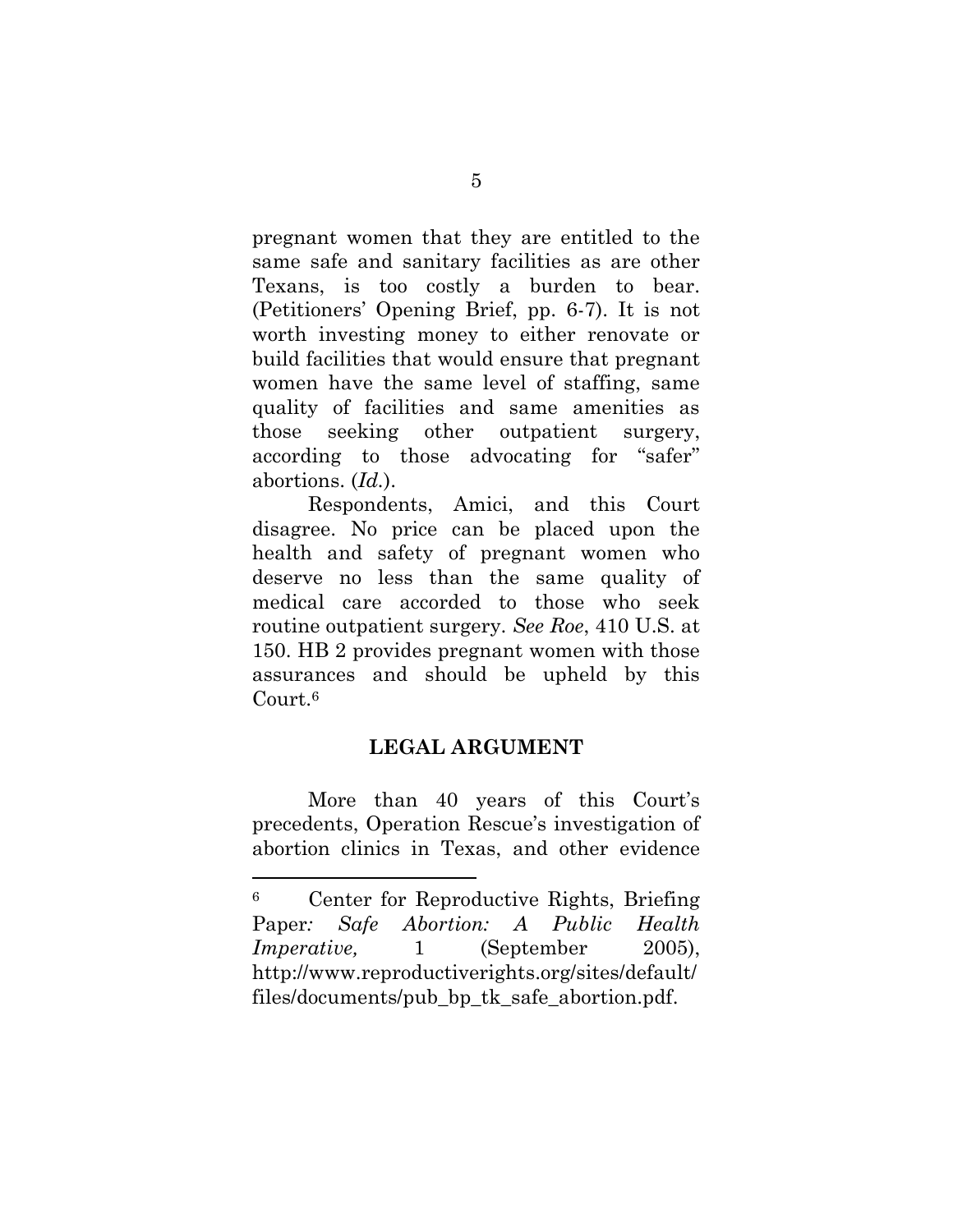presented to the Legislature demonstrate that HB2 is not merely a legitimate, but a necessary measure to protect the health and safety of pregnant women. The Fifth Circuit properly concluded that Texas enacted HB2 "to provide the highest quality of care to women seeking abortions and to protect the health and welfare of women seeking abortions," and that "[t]here is no question that this is a legitimate purpose that supports regulating physicians and the facilities in which they perform abortions." *Whole Woman's Health v. Cole*, 790 F.3d 563, 584 (5th Cir. 2015).

<span id="page-11-0"></span>**I**. **THIS COURT'S ABORTION JURISPRUDENCE ESTABLISHES THAT HB2 IS A PROPER EXERCISE OF TEXAS' COMPELLING STATE INTEREST IN PROTECTING THE HEALTH OF WOMEN SEEKING ABORTION.**

From 1973 to today, this Court has established and consistently re-affirmed that states such as Texas have legitimate interests in promoting the health and safety of pregnant women seeking an abortion. These interests encompass both regulations furthering the health and safety of the state's residents, including pregnant women, *Planned Parenthood of SE Pennsylvania v. Casey*, 505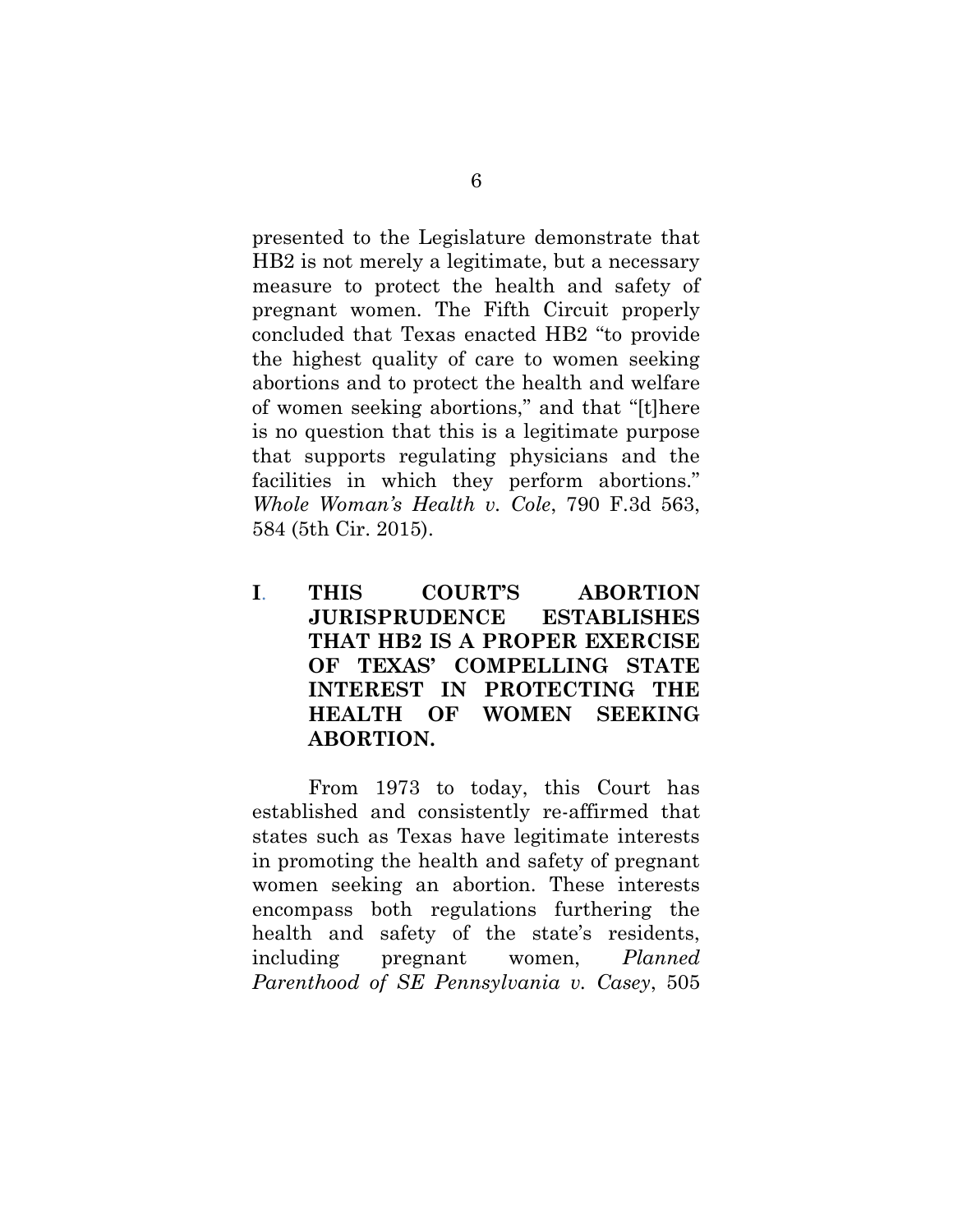U.S. 833, 846 (1992), and regulations protecting the integrity and ethics of the medical profession. *Gonzales v. Carhart*, 550 U.S. 124, 156 (2007).

Even while finding a "right to choose" abortion in the Constitution, this Court acknowledged the continuing interest of states in protecting the health and safety of pregnant women. *Roe,* 410 U.S. at 150.

> The State has a legitimate interest in seeing to it that *abortion, like any other medical procedure, is performed under circumstances that insure maximum safety for the patient.* This interest obviously extends at least to the performing physician and his staff, to the facilities involved, to the availability of after-care, and to adequate provision for any complication or emergency that might arise. The prevalence of high mortality rates at illegal 'abortion mills' strengthens, rather than weakens, the State's interest in regulating the conditions under which abortions are performed.

*Id*. (emphasis added)*.* That is precisely the case here. As discussed *infra,* Operation Rescue's investigation and the testimony of physicians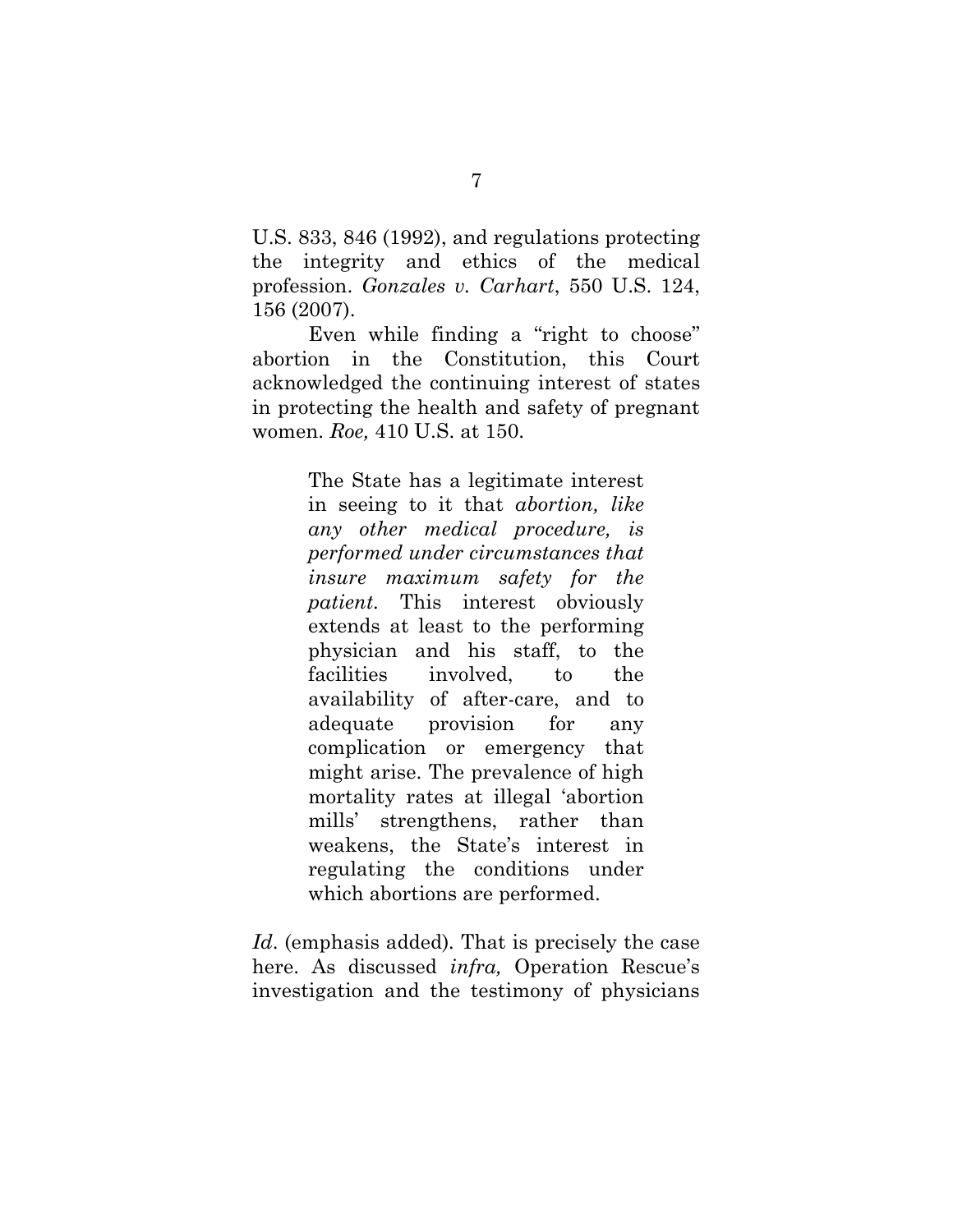before the Legislature showed conditions akin to the illegal abortion mills referenced in *Roe,*  strengthening the state's interest in regulating the conditions under which abortions are performed through the provisions of HB2.

In the ensuing 43 years after *Roe*, this Court has consistently re-affirmed that the interest of states in protecting the health and safety of their residents extends to pregnant women seeking abortions, upholding regulations such as Missouri's requirements for recordkeeping and confidential reporting. *Planned Parenthood of Cent. Missouri v. Danforth*, 428 U.S. 52, 81 (1976). "Recordkeeping of this kind, if not abused or overdone, can be useful to the State's interest in protecting the health of its female citizens, and may be a resource that is relevant to decisions involving medical experience and judgment." *Id.* "As so regarded, we see no legally significant impact or consequence on the abortion decision or on the physician-patient relationship." *Id.*

Citing *Danforth*, the *Casey* Court upheld similar recordkeeping requirements in Pennsylvania's statute. *Casey,* 503 U.S. at 900- 01.

> The collection of information with respect to actual patients is a vital element of medical research, and so it cannot be said that the requirements serve no purpose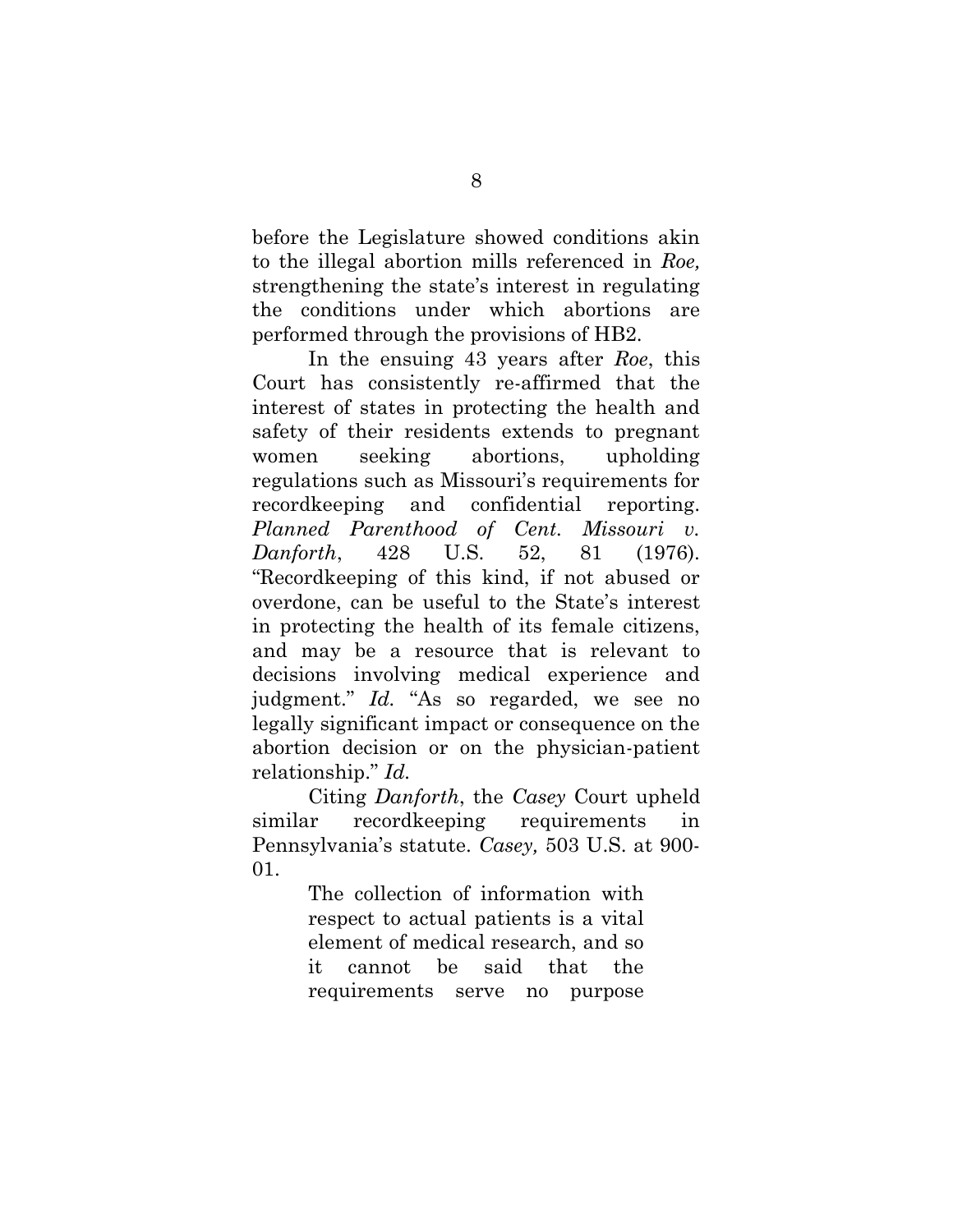other than to make abortions more difficult. Nor do we find that the requirements impose a substantial obstacle to a woman's choice.

*Id.* Pennsylvania's informed consent and 24 hour waiting period regulations also served the state's interest in protecting the health of pregnant women without imposing an undue burden on the right to obtain an abortion. *Id.* at 878. This Court reiterated the principle that "*[a]s with any medical procedure, the State may enact regulations to further the health or safety of a woman seeking an abortion.*" *Id.* (emphasis added). Regulations designed to foster the health of pregnant women are valid so long as they do not have the purpose or effect of "presenting a substantial obstacle to a woman seeking an abortion or impose an undue burden on the right." *Id.*

Most relevant to this case is the Court's decision upholding Virginia's second trimester ambulatory surgical center requirements in *Simopoulos v. Virginia*, 462 U.S. 506, 517 (1983). Citing to *Roe*'s statement about abortion clinics being held to the same standards as other medical facilities, this Court found that Virginia's requirements conformed to accepted medical practice and did not interfere with the physician-patient relationship or a woman's choice. *Id.* at 519. This Court noted that: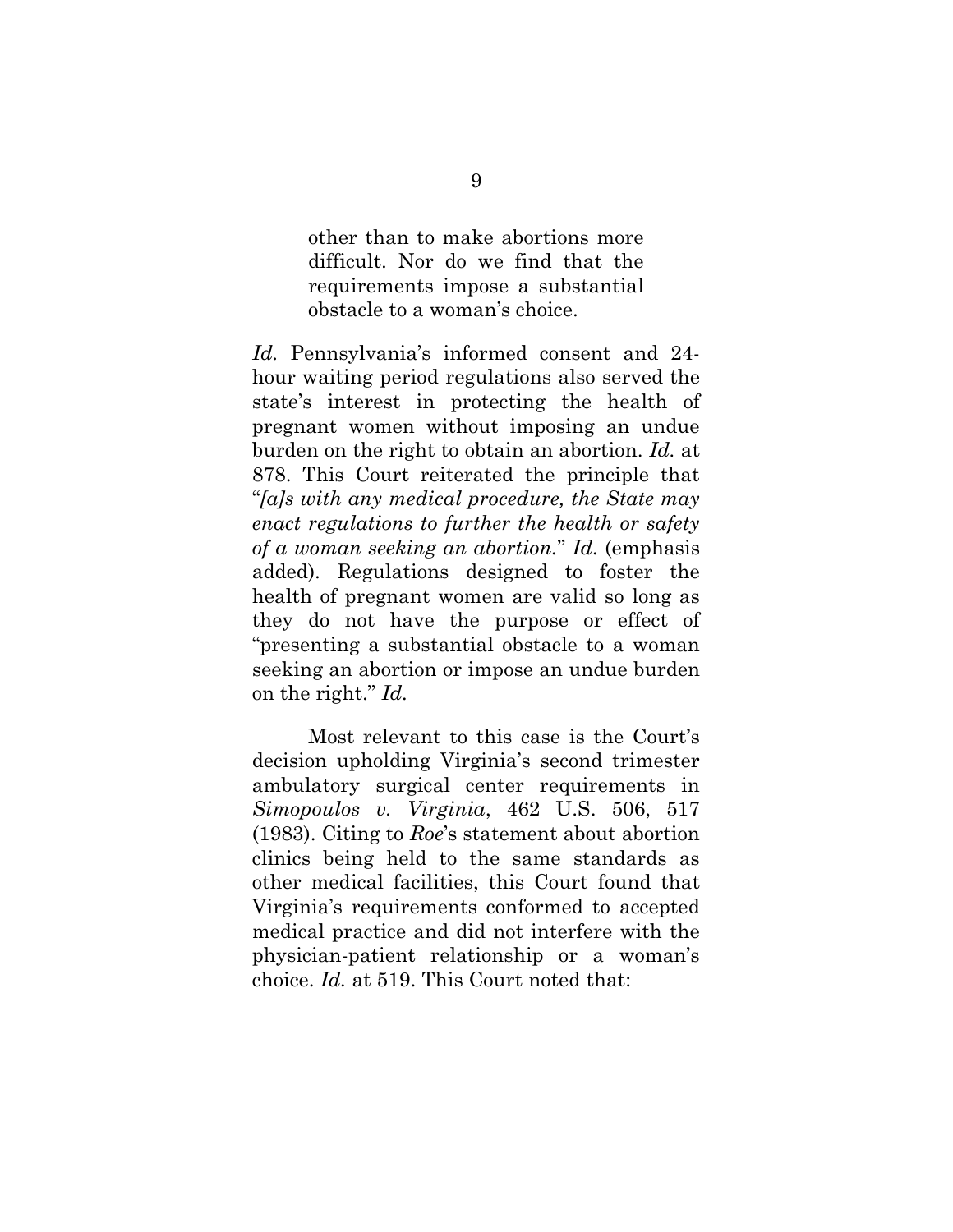The medical profession has not thought that a State's standards need be relaxed merely because the facility performs abortions: "Ambulatory care facilities providing abortion services should meet the same standards of care as those recommended for other surgical procedures performed in the physician's office and outpatient clinic or the freestanding and hospital-based ambulatory setting." American College of Obstetricians and Gynecologists (ACOG), Standards for Obstetric-Gynecologic Services 54 (5th ed. 1982).

*Id.* at 517. "We conclude that Virginia's requirement that second-trimester abortions be performed in licensed clinics is not an unreasonable means of furthering the State's compelling interest in 'protecting the woman's own health and safety *Roe,* 410 U.S., at 150*." Id.* at 519.

Such facilities and physician qualification standards have also been upheld as furthering the state's significant interest in protecting the integrity and ethics of the medical profession. *Carhart*, 550 U.S. at 156 (citing *Washington v. Glucksberg*, 521 U.S. 702, 731 (1997)). "The law need not give abortion doctors unfettered choice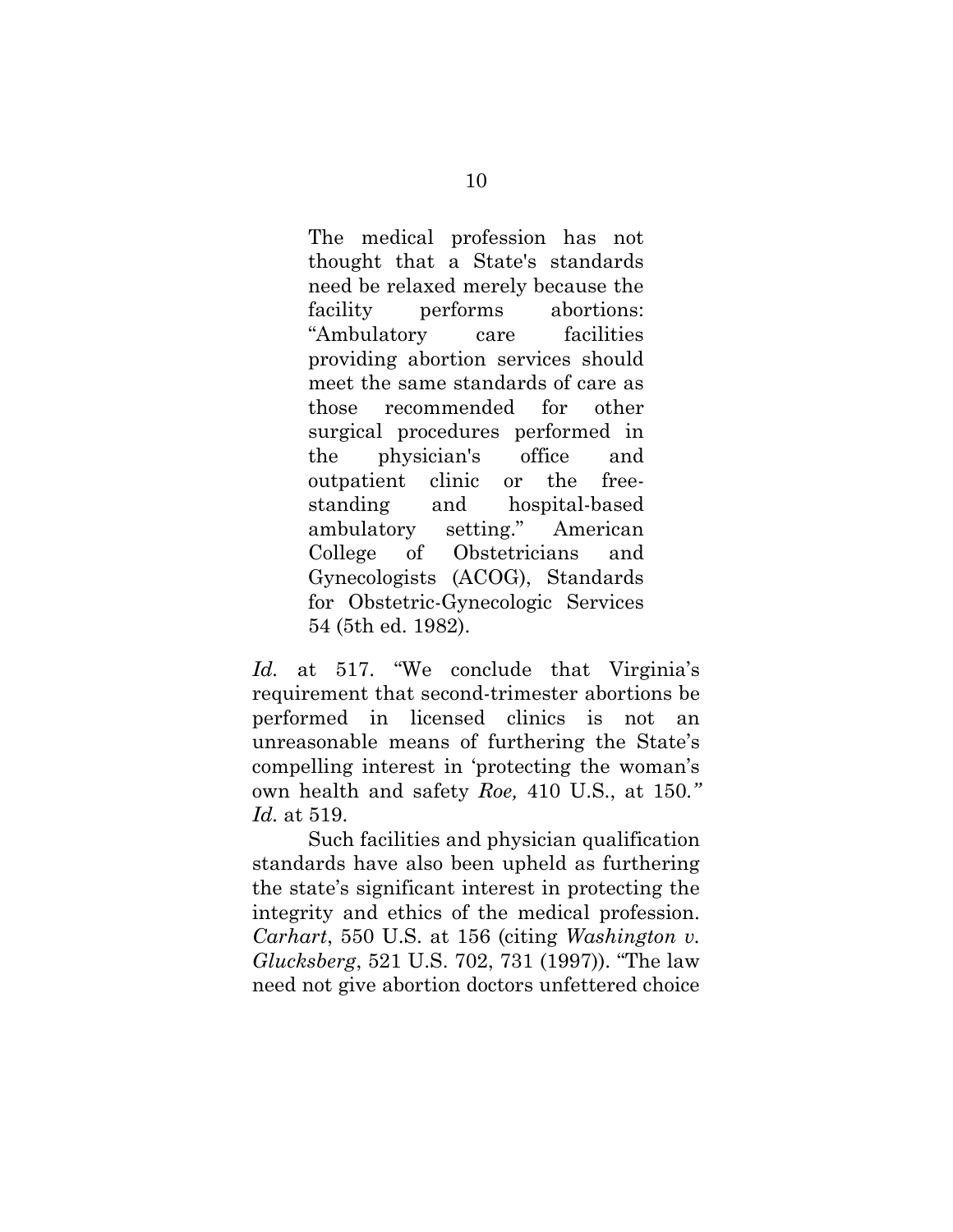in the course of their medical practice, nor should it elevate their status above other physicians in the medical community." *Id.* at 163.

Instead, as this Court has held since *Roe*, physicians and clinics providing abortion services should be held to the same standards as are practitioners and clinics performing other medical procedures. *Roe,* 410 U.S. at 150. Pregnant women, like everyone seeking medical care, deserve medical facilities that provide for the maximum safety of the patient. Id. That is what Texas is fostering in HB2.

<span id="page-16-0"></span>**II. THE EVIDENCE BEFORE THE TEXAS LEGISLATURE REVEALED THAT WOMEN SEEKING ABORTIONS WERE SUBJECTED TO THE VERY KIND OF "BACK ALLEY" CONDITIONS THAT LEGALIZING ABORTION WAS SUPPOSED TO REMEDY.**

Prior to HB2, pregnant women seeking abortions in Texas, in many cases, were not receiving the same safe and sanitary care as were other patients. Instead, Operation Rescue's investigation revealed that many women were faced with substandard conditions reminiscent of the "back alley" abortions that were supposed to be a thing of the past once this Court legalized abortion in *Roe*.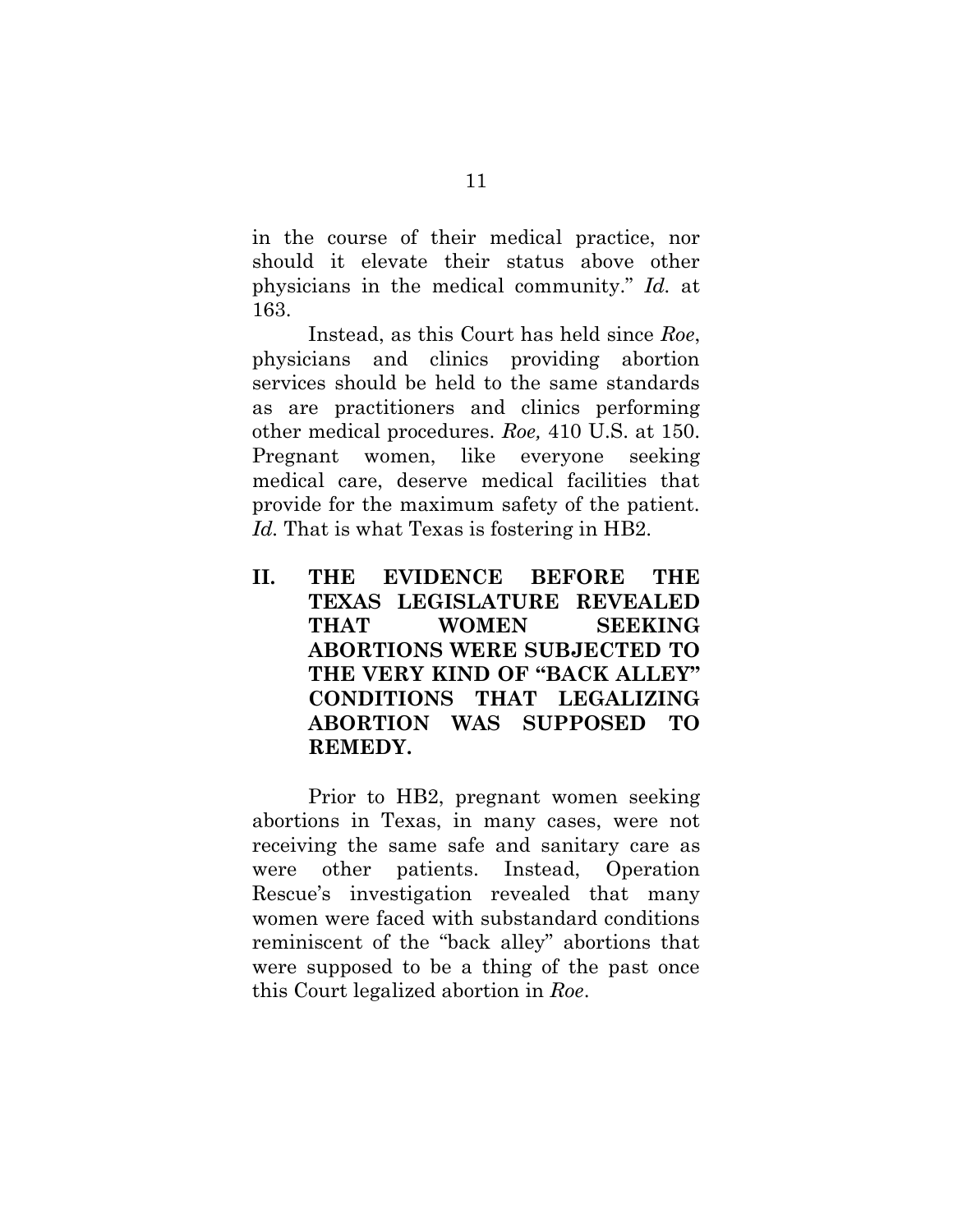Operation Rescue's investigation revealed a startlingly different picture of abortion facilities in Texas than that painted by Petitioners, and established the need for the regulations enacted in HB2.

## <span id="page-17-0"></span>**A. Petitioners Offer An Inaccurate, Idyllic Portrait Of Abortion in Texas.**

Petitioners claim that HB2's regulations, including the requirement that abortion clinics conform to the standard for ambulatory surgical centers are not only unnecessary, but actually unbeneficial for pregnant women seeking an abortion. (Petitioners' Opening Brief, p. 18). According to Petitioners, "precautions aimed at maintaining a sterile operating environment provide no benefit for abortion procedures." (*Id.* at 18-19). In other words, pregnant women seeking abortions do not benefit from a sterile and spacious operating environment, increased staffing, and heating, ventilation and air conditioning requirements aimed at maintaining a healthy and safe atmosphere. (*Id.* at 6-7). Therefore, according to Petitioners, there is no reason for abortion providers to spend \$1.7 to \$2.6 million to upgrade their facilities, or \$3 million to build new facilities, to provide pregnant women with the same safe and sterile operating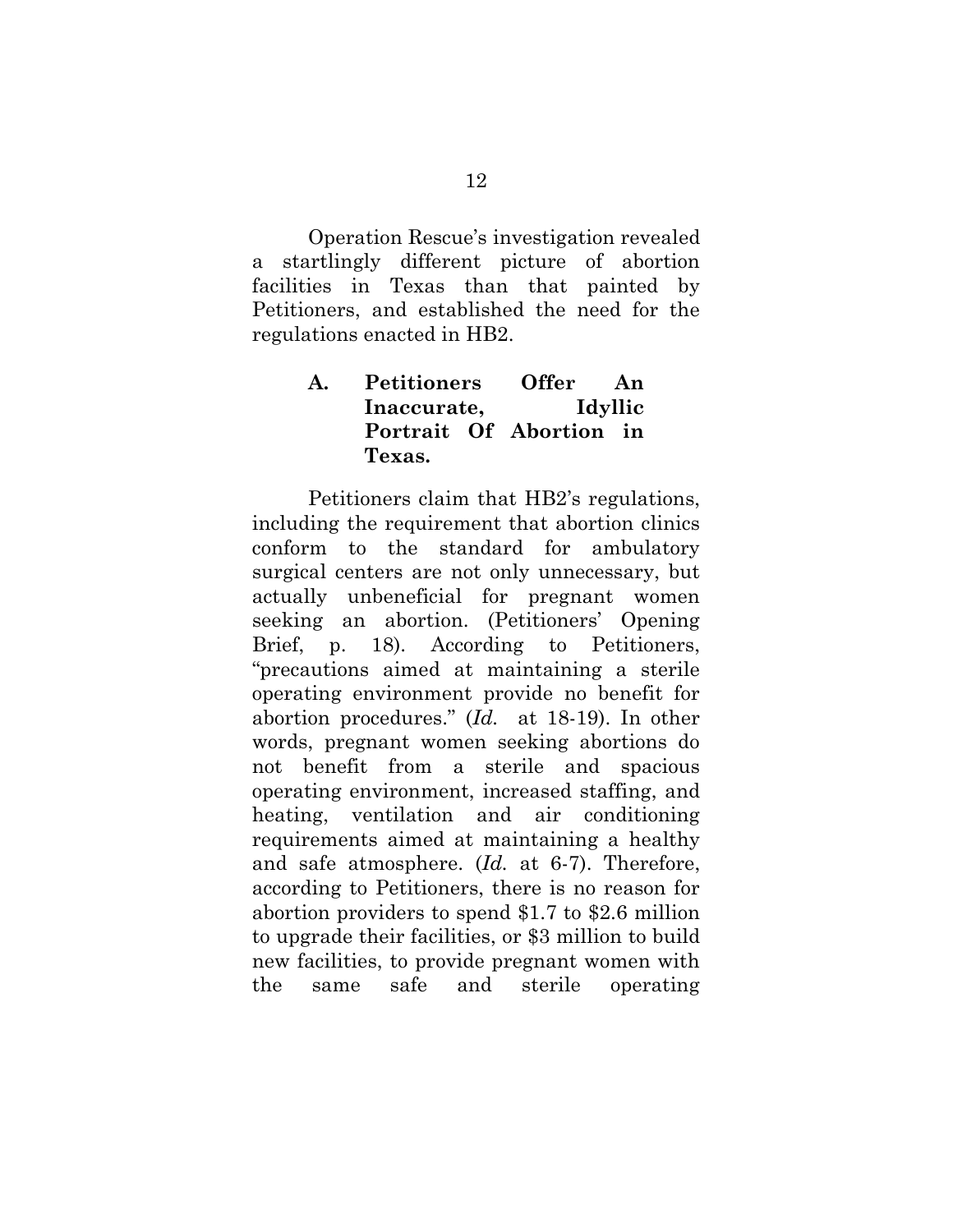environment enjoyed by other Texans undergoing surgical procedures. (*Id.*). Ensuring the health and safety of pregnant women seeking abortion is not worth an extra \$600,000 to \$1million in annual operating costs, according to Petitioners. (*Id.*).

Furthermore, Petitioners claim, "the record shows no problem with abortion safety in Texas that would signal a need for heightened regulation." (*Id.* at 42). Instead, the Court is told, "abortion facilities operating under existing standards have a demonstrated record of safety." (*Id.* at 2). Petitioners note that "many common outpatient procedures have complication rates that are comparable to—or higher than—abortion procedures. These include colonoscopy, most cosmetic surgeries, and vasectomy." (*Id.* at 15-16). *In each of those cases, however, the patients receive care in ambulatory surgical centers*, something that Petitioners say pregnant women do not need and cannot benefit from.

# <span id="page-18-0"></span>**B. The Evidence Shows That Petitioners' Portrait Does Not Comport With Reality.**

Operation Rescue's investigation and testimony from physicians discussed *infra,*  demonstrate that the conditions faced by pregnant women in many Texas abortion clinics prior to HB2 were anything but safe and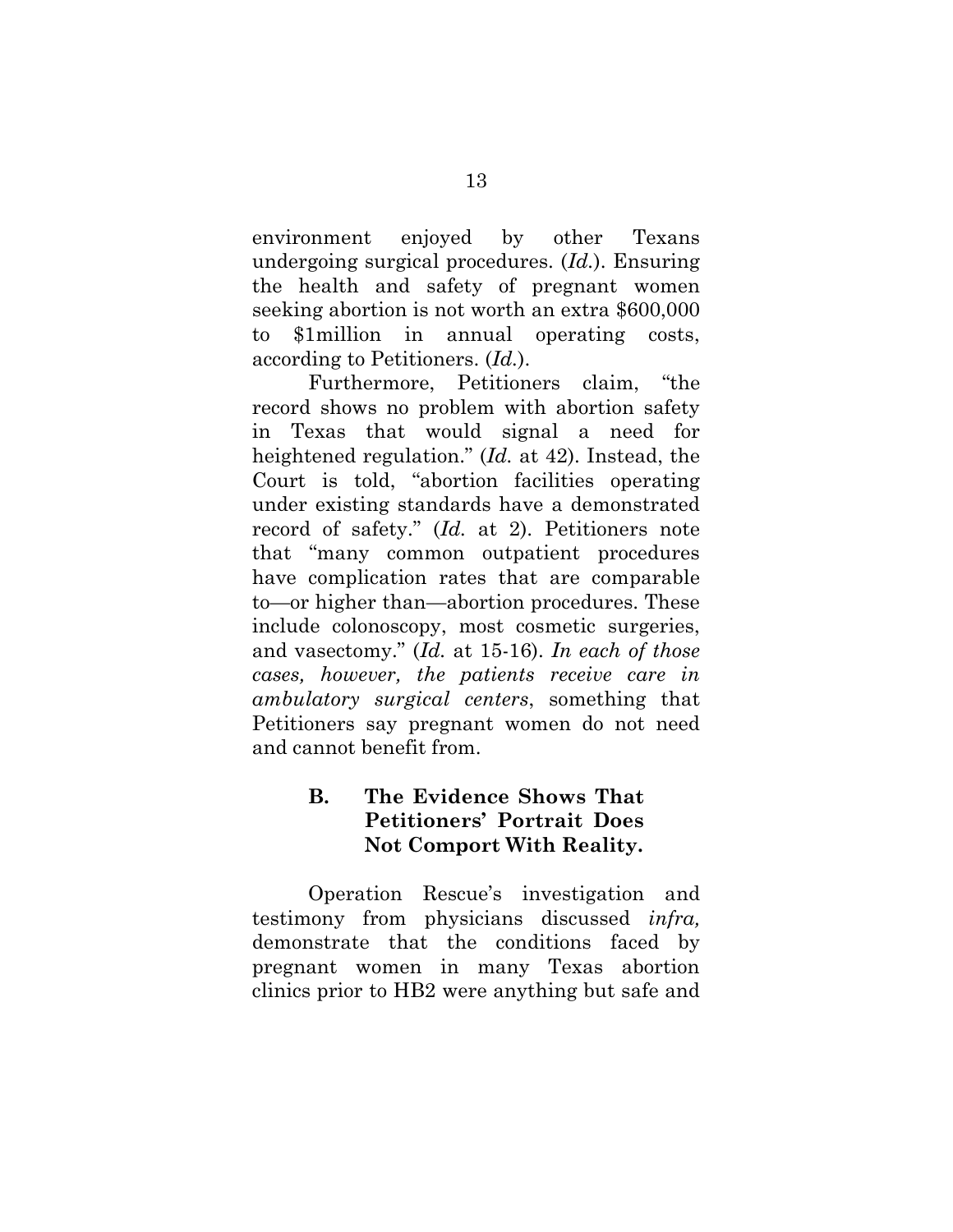sanitary. Instead, Operation Rescue's findings revealed the kind of unsafe and unhygienic conditions that Petitioners have proclaimed to be a threat to women's health.<sup>7</sup>

From December 2010 through February 2011, Operation Rescue conducted an investigation of a dozen randomly selected Texas abortion clinics. Investigators and researchers engaged in undercover telephone calls and visits to the clinics posing as women seeking an abortion. The investigation focused on what the average woman would experience if she sought an abortion in Texas, and how the abortion clinics appeared and operated on an everyday basis.<sup>8</sup> The investigation revealed numerous violations of state and federal laws at each facility visited.

 $\overline{\phantom{a}}$ 

<sup>7</sup> Center for Reproductive Rights, Briefing Paper*: Safe Abortion: A Public Health Imperative,* 1 (September 2005), http://www.reproductiverights.org/sites/default/ files/documents/pub\_bp\_tk\_safe\_abortion.pdf. <sup>8</sup> Operation Rescue, *Special Report: Widespread Abortion Abuses Discovered at Texas Abortion Facilities,* p. 3 (2011), http://www.operationrescue.org/archives/tx-

abortion-abuses.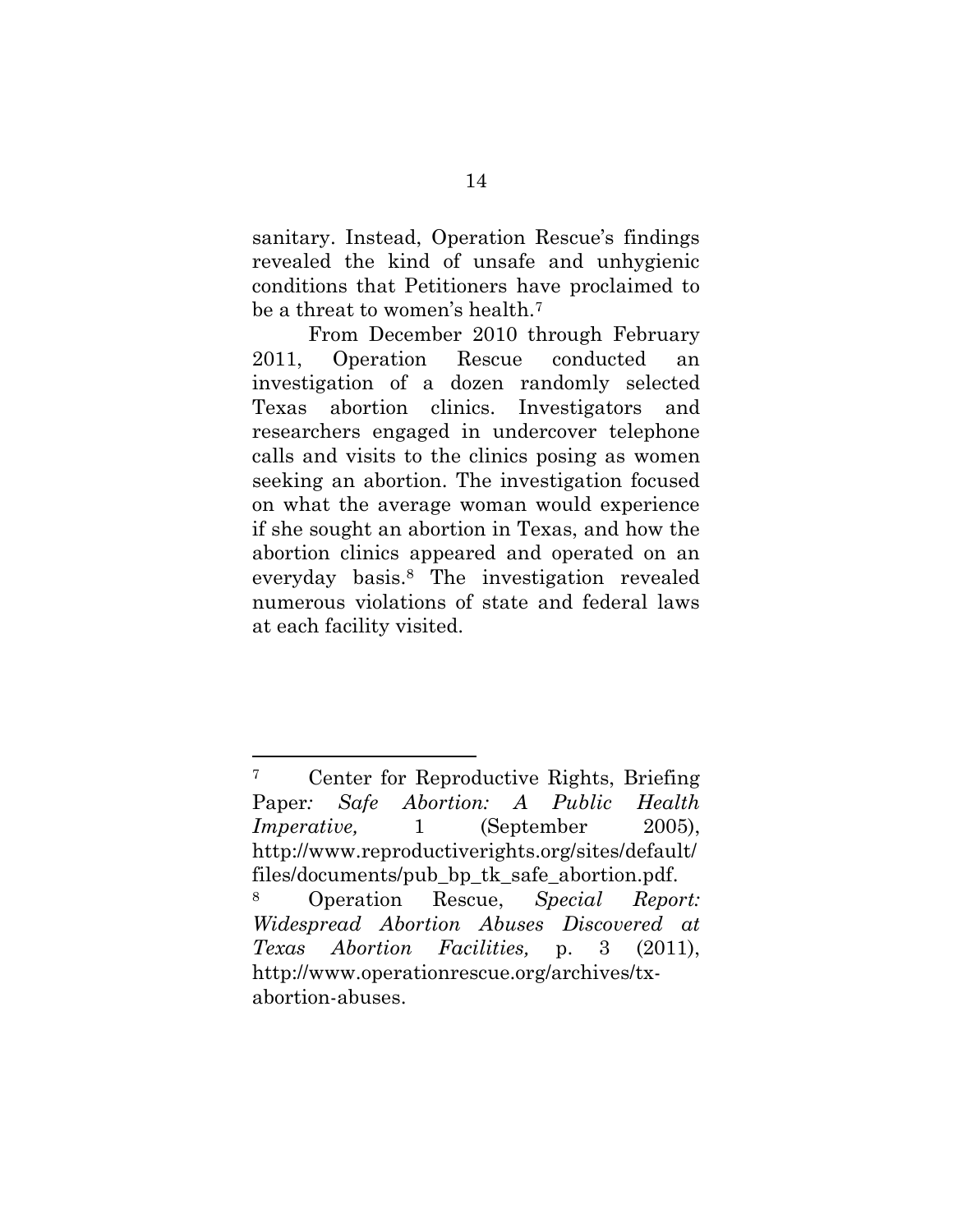## <span id="page-20-0"></span>*1. Investigators Found Unsafe and Unsanitary Clinic Conditions.*

Operation Rescue's investigators found that the abortion clinics were "in various stages of uncleanness and disrepair."<sup>9</sup>

> Bathroom conditions were particularly appalling. Some clinics had one bathroom that was shared by men and women, including postsurgical abortion patients. Bloody smears could be seen on the toilet and other areas of the McAllen Whole Women's Health clinic. Faucets were corroded and leaking. Poor lighting in the waiting and examination areas was the result of numerous burned out bulbs. A leaky roof had damaged the ceiling and created the possibility of an unhealthy mold infestation.<sup>10</sup>

In trash bins outside of the clinics investigators found "human flesh remains from abortion" and "non-flesh abortion procedure waste (blood and suction tubes and syringes),

<sup>9</sup> *Id.* at 7.

<sup>10</sup> *Id.* at 7-8.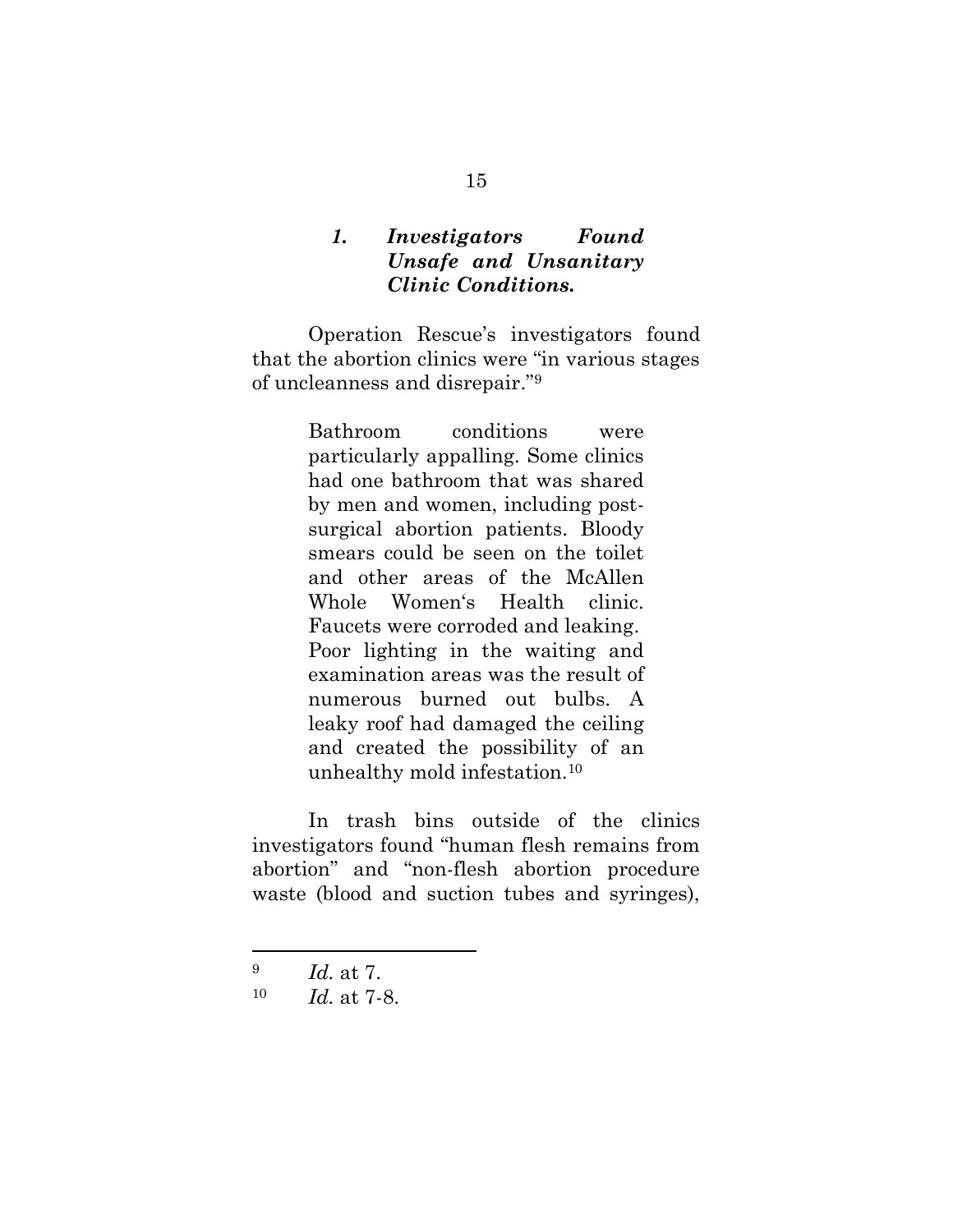illegally dumped in the trash."<sup>11</sup> In addition, dumpsters contained:

> [L]arge packets of material wrapped in blue paper with labels that noted the date of the abortion and other notations. Inside the packets were bloody tubing, cannulas, and gauze pads wrapped in large blue paper closed with masking tape bearing the date of the abortion. Some of the packets also contained human tissue that appeared to be partial remains of aborted babies left to putrefy in the open dumpster where animals or people could encounter it.<sup>12</sup>

Investigators also found partially used "medication vials of I.V. and injectable drugs in the dumpsters mixed with packets containing the bloody refuse from abortions." 13

> Drugs included injectable versions of the following:

> • Lidocaine, a numbing drug that has caused death in abortion patients.

- <sup>11</sup> *Id.* at 5
- <sup>12</sup> *Id.*

 $\overline{a}$ 

<sup>13</sup> *Id.* at 6.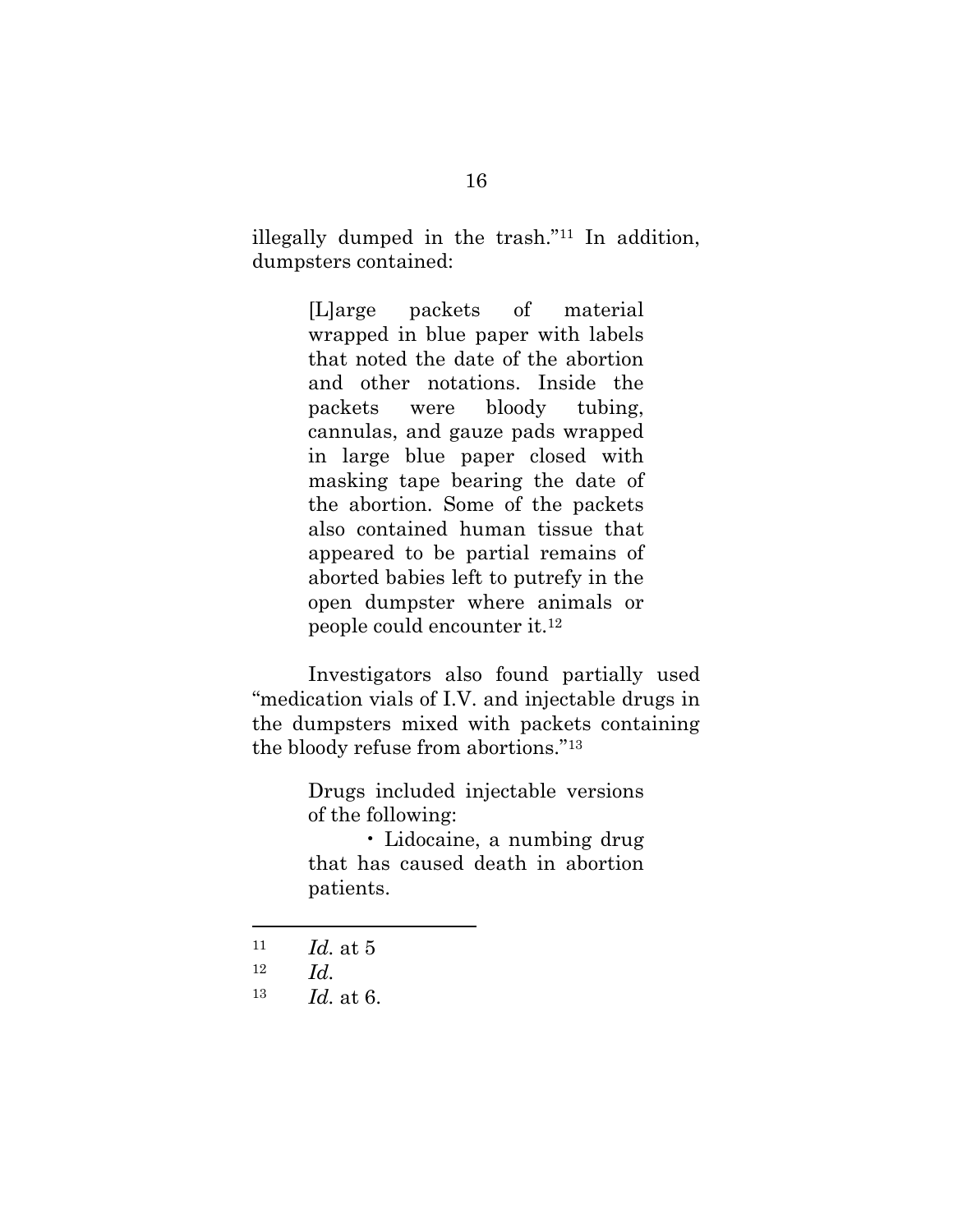Methergine, which is applied to the uterus to control bleeding.

• Midazolam, (Versed), a drug that depresses the nervous system.

There was a concern that children or others could have discovered the partially filled drug vials and suffered serious injury if they had ingested any of it.<sup>14</sup>

# <span id="page-22-0"></span>*2. Investigators Found Violations of Patient Privacy.*

Investigators also found that the safety and privacy of patients' medical records and samples were not adequately protected. Planned Parenthood, Whole Women's Health and other abortion providers are bound by and purport to follow the medical records privacy provisions of the Health Insurance Portability and Accountability Act of 1996, §264, 42 U.S.C. §§1320d-1320d-9. In particular, health care providers must maintain the integrity and confidentiality of patient information to protect against "any reasonably anticipated threats or

<sup>14</sup> *Id.*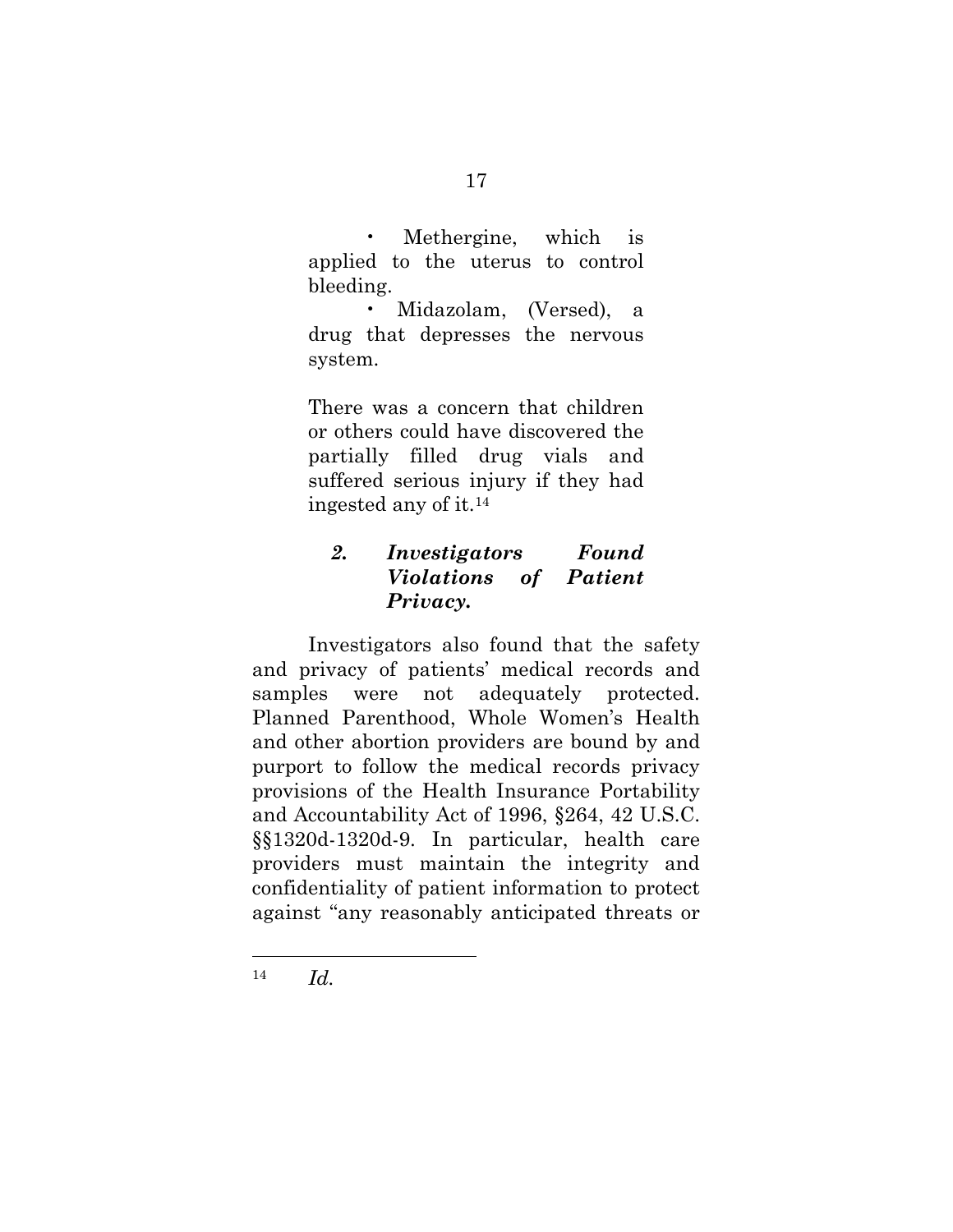hazards to the security or integrity of the information and unauthorized uses or disclosures of the information." 42 U.S.C. §1320d-2.

Planned Parenthood of Greater Texas acknowledges their responsibilities under HIPAA in their "pledge" to patients:

> The privacy and security provisions of the Health Insurance Portability and Accountability Act ("HIPAA") require us to:

- Make sure that health information that identifies you is kept private;
- Make available this notice of our legal duties and privacy practices with respect to health information about you; and
- Follow the terms of the notice that is currently in effect.

We understand that health information about you and your healthcare is personal. We are committed to protecting health information about you. We will create a record of the care and services you receive from us. We do so to provide you with quality care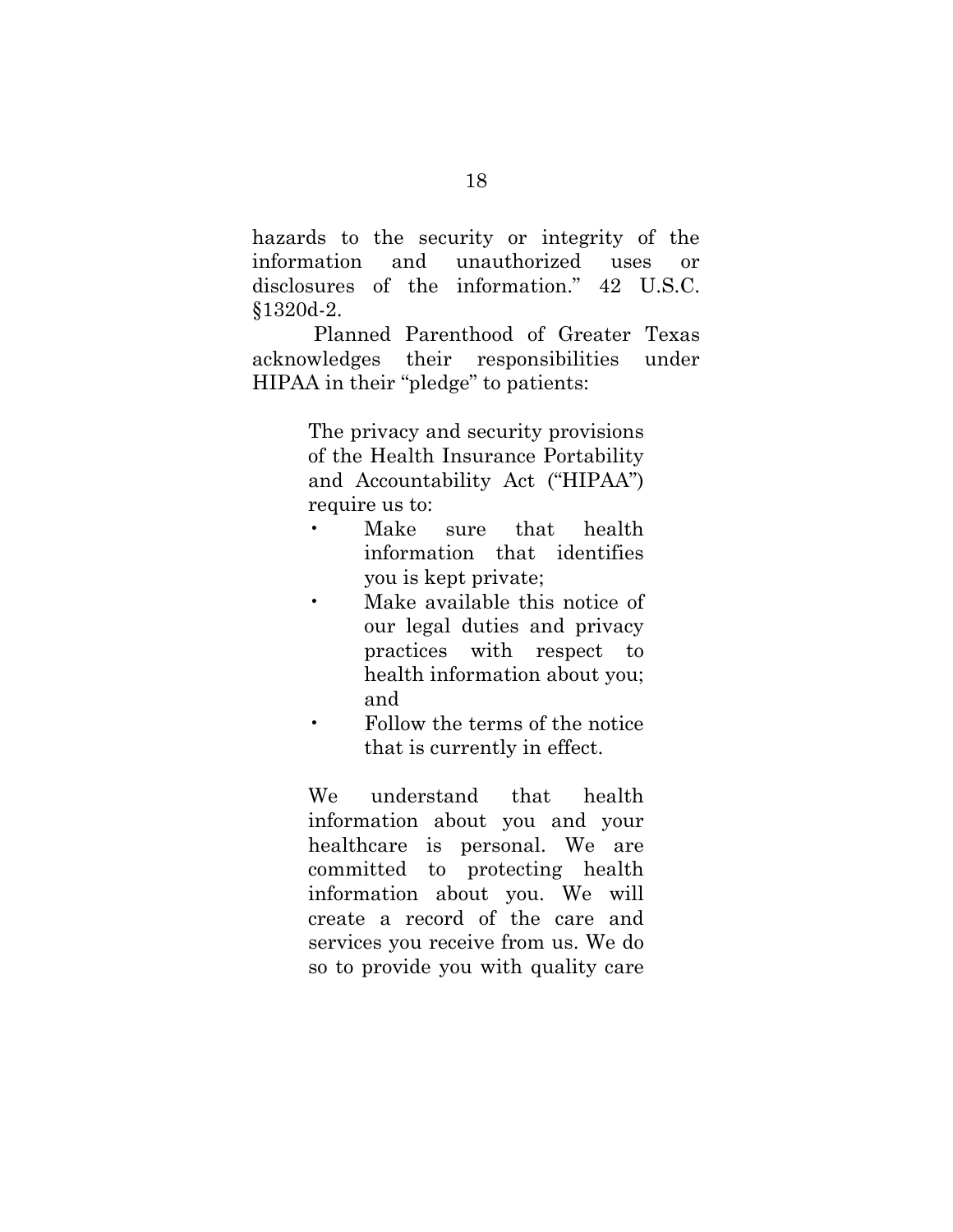and to comply with any legal or regulatory requirements.<sup>15</sup>

Planned Parenthood Federation of America has touted its record of protecting patient privacy, including initiating several lawsuits to prevent the disclosure of patient records.<sup>16</sup> "Planned Parenthood is committed to medical privacy and will do everything in our power to protect our clients' confidential health information….Planned Parenthood's top priorities are the health and safety of our patients; we are committed to protecting teenagers from abuse and we take very seriously our duty to report it."<sup>17</sup>

More particularly, Petitioner Whole Women's Health pledges to patients:

<sup>15</sup> Planned Parenthood of Greater Texas, Notice of Health Information Privacy Practices, *Our Pledge Regarding Your Health Information*, https://www.plannedparenthood .org/planned-parenthood-greater-texas/hipaa?  $ga= 1.257576140.658175188.1453738401.$ <sup>16</sup> Planned Parenthood Federation of America, *Court Ruling Protects Patient Privacy*, May 13, 2014, https://www.plannedparenthood.org/ about-us/newsroom/press-releases/court-rulingprivacy?\_ga=1.7023221.658175188.1453738401 <sup>17</sup> *Id.*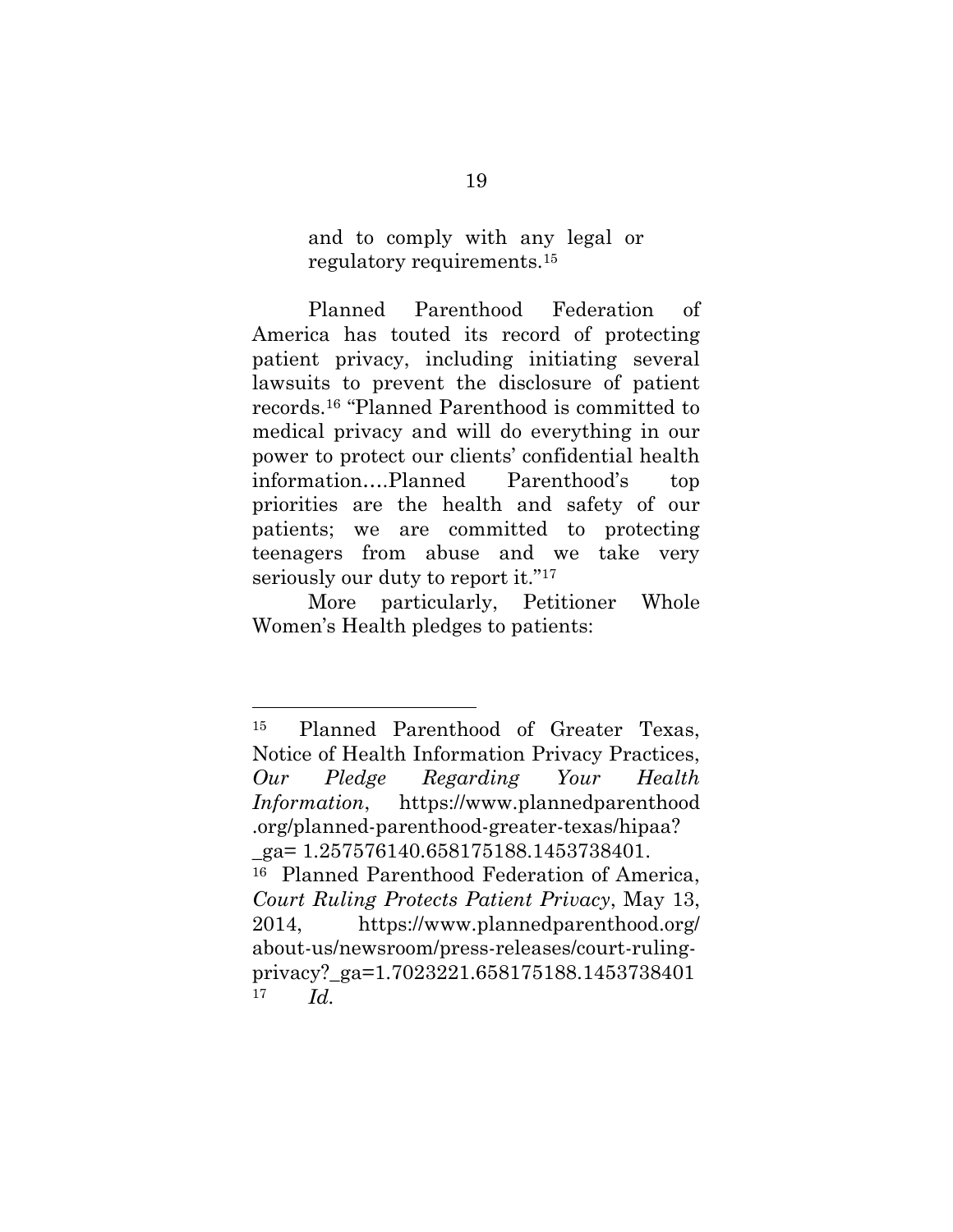Whole Woman's Health clinics go to extreme efforts to ensure patient confidentiality. We understand that this is a private healthcare decision between a woman and her healthcare provider. Any and all information obtained by Whole Woman's Health will be kept confidential, unless requested by a patient with a corresponding valid ID and a medical release request.<sup>18</sup>

Such representations undoubtedly would be reassuring to pregnant women seeking abortions, for whom confidentiality and privacy would be of particular concern. As this Court said in *Danforth* and *Casey,* patient privacy and confidentiality must be respected in the abortion context as in every other health care context. *Danforth,* 420 U.S. at 80; *Casey*, 505 U.S. at 900. This is particularly important in situations where disclosure of the information could endanger the pregnant woman's life, such as domestic abuse or child abuse. *Casey*, 505 U.S. at 893-98.

Operation Rescue's investigation demonstrated that any confidence that pregnant women might have placed in the safety of their medical records and medical

<sup>18</sup> http://wholewomanshealth.com/faq.html #confidential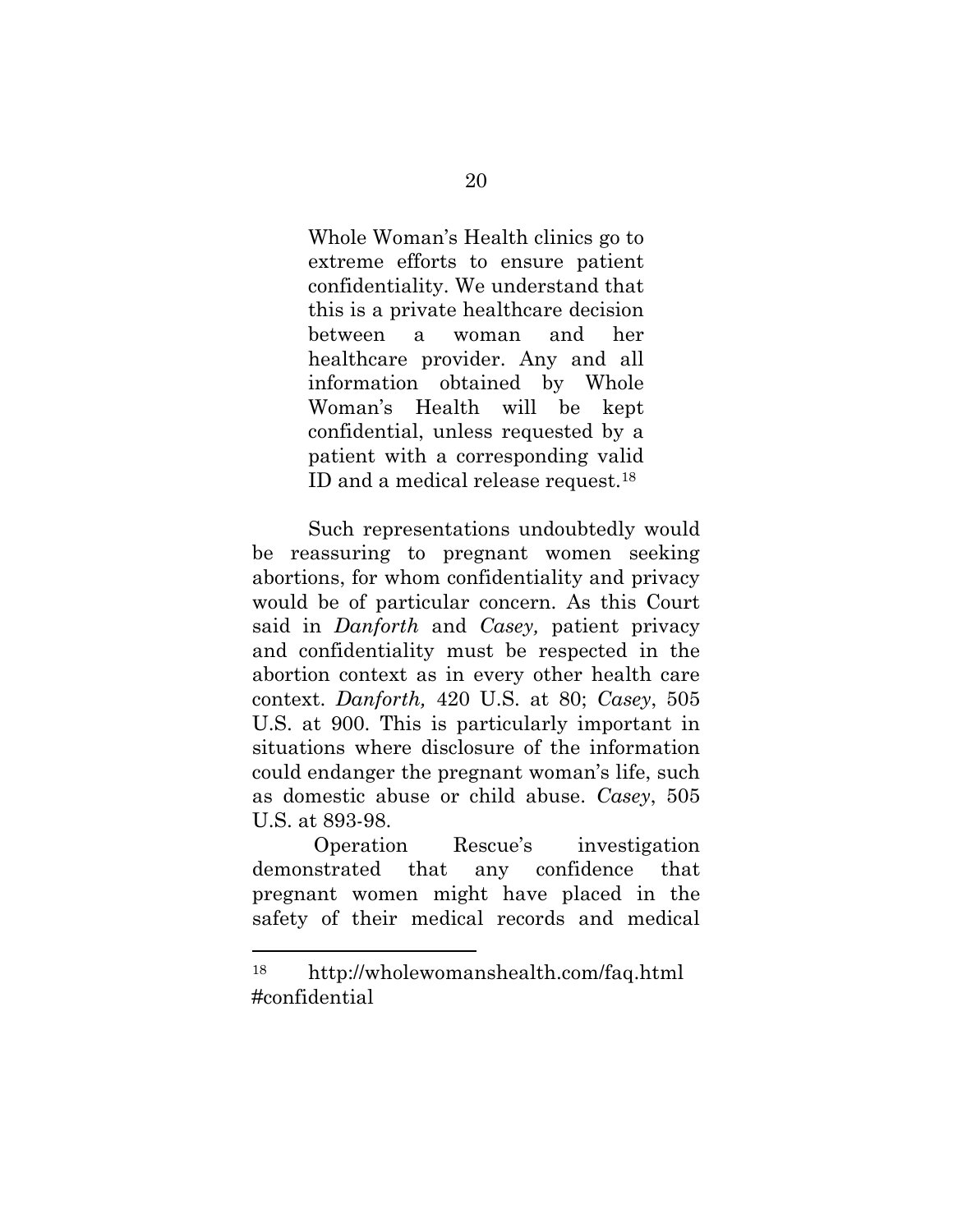specimens at the hands of certain Texas abortion clinics was misplaced. Investigators found lab specimen cups, ultrasound pictures, lab reports and other materials with patient identifiers "thrown into the trash where everyone can invade their privacy." 19

> In at least nine cases, full documents were dumped containing such detailed information as patient name, the name of her escort to the abortion clinic, the date of her abortion, weather she was a return patient, the cost of her abortion and how it was being funded, gestational age of her pre-born baby, and the patient's referral source.<sup>20</sup>

Other patient records and personal materials found in the trash included:

> • Urine cups with names and birth dates of patients clearly marked;

• Dozens of sonograms with patient identifying information on them, including parental names clearly identifiable;

Numerous patient charts, receipts, ledgers, and other private

<sup>19</sup> Operation Rescue, *Special Report,* at 5-6. <sup>20</sup> *Id.* at 7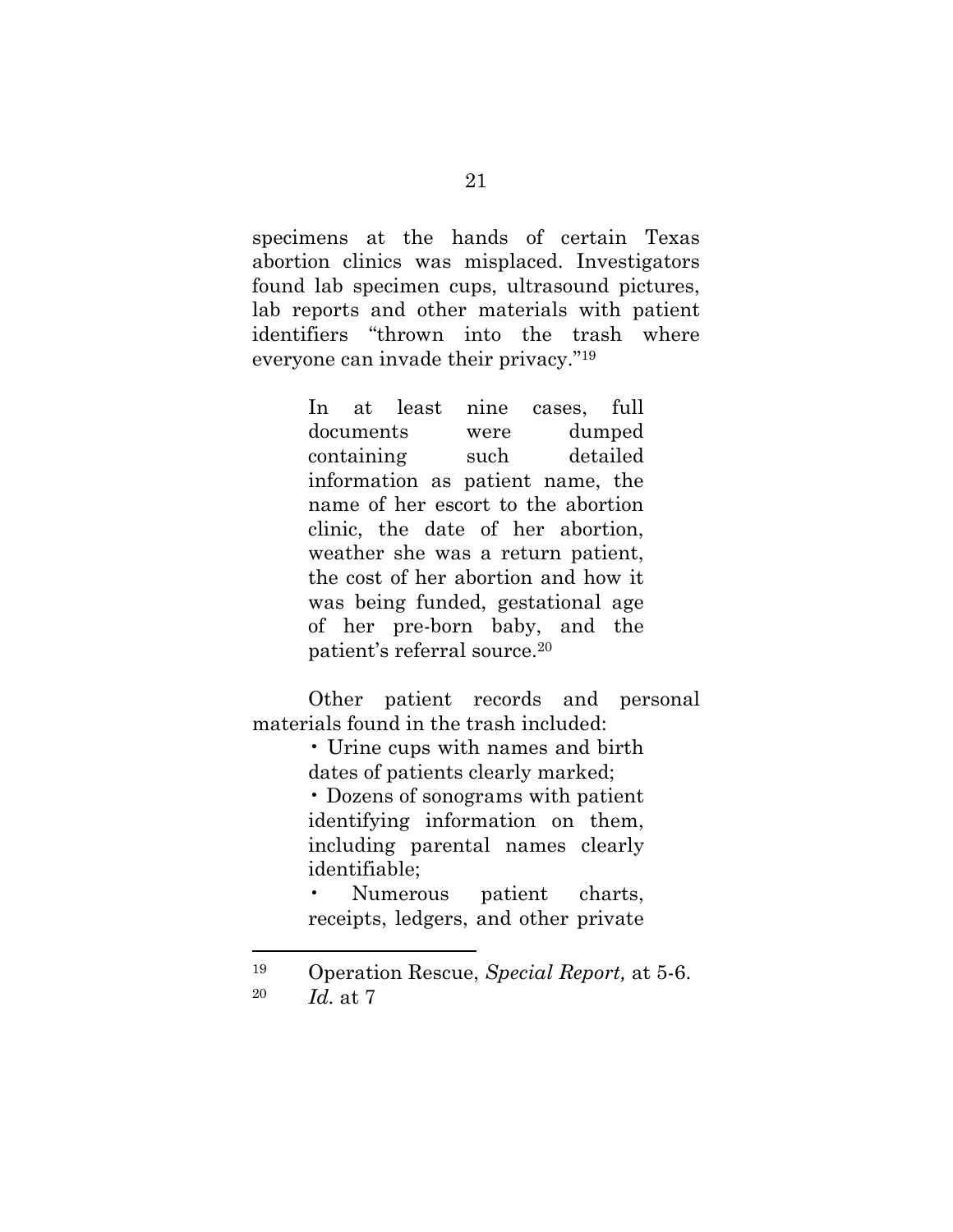medical paperwork with full names, birth dates, addresses and phone numbers, financial information, procedure details and more.<sup>21</sup>

Therefore, contrary to the promises made by the abortion providers, and contrary to their obligations under HIPAA, pregnant women in Texas could not be assured that their most private information was protected.

Operation Rescue submitted the evidence collected during the investigation to the Texas Attorney General.<sup>22</sup> In addition, after the release of Operation Rescue's findings, the Texas Department of Environmental Quality investigated Whole Women's Health facilities in McAllen and Austin and found violations of Texas laws related to the disposal of medical waste.<sup>23</sup> The McAllen clinic was assessed a fine

 $\overline{\phantom{a}}$ 

<sup>21</sup> *Id*. at 5.

<sup>22</sup> Operation Rescue, *Special Report,* at 12.

<sup>23</sup> Operation Rescue*, Over \$83,000 in Fines Assessed in Texas for Illegal Dumping of Aborted Baby Remains,* December 1, 2011 http://www.operationrescue.org/archives/over83 000infinesassessedintexasforillegaldumpingofa bortedbabyremains/, citing Texas Commission of Environmental Quality Docket No. 2011- 0954-MSW-E; Enforcement Case No. 41836; Docket No. 2011-0955-MSW-E; Enforcement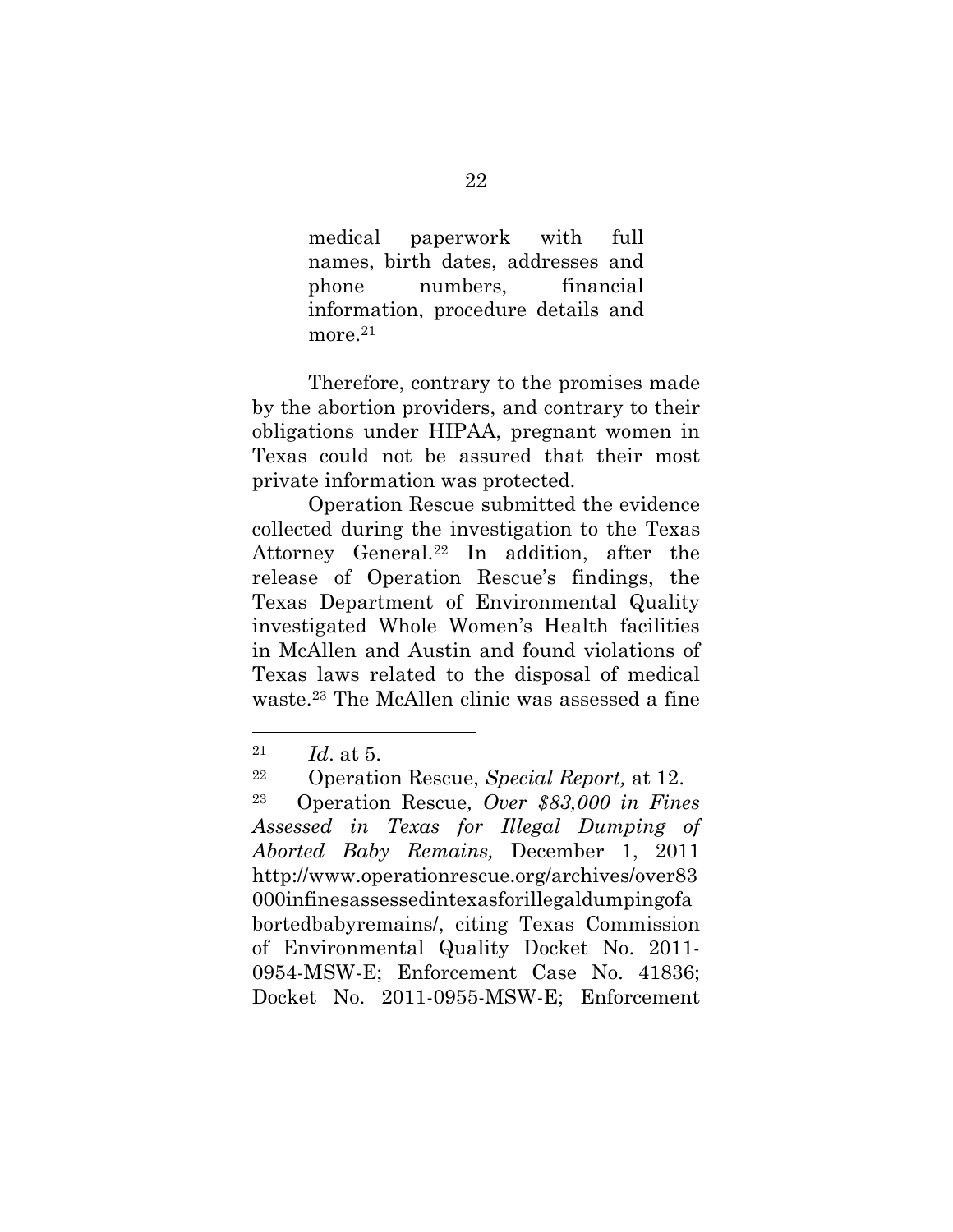of \$17,430 and the Austin clinic was assessed a fine of \$22,980. In addition, the Commission found that Stericycle, which provides disposal services for Whole Women's Health, violated Texas law and was subject to a fine of \$42,612.<sup>24</sup>

Consequently, contrary to Petitioners' argument that "the record shows no problem with abortion safety in Texas that would signal a need for heightened regulation" (Opening Brief at 42), Operation Rescue's investigations revealed a critical need for improved clinic standards to protect the health and safety of pregnant women in Texas. In contrast to the "demonstrated record of safety" asserted by Petitioners (*Id*. at 2), the evidence revealed a record of disregard for the health and safety of pregnant women in Texas. In fact, Operation Rescue's investigation, and the testimony of physicians discussed *infra* shows abortions being conducted by "unqualified people in unhygienic conditions," which Petitioners' counsel acknowledges poses a threat to women.<sup>25</sup>

l

<sup>25</sup> Center for Reproductive Rights, Briefing Paper*: Safe Abortion: A Public Health Imperative,* 1 (September 2005),

Case No. 41833 and Docket No. 2011-1157- MSW-E; Enforcement Case No. 42038. <sup>24</sup> *Id.*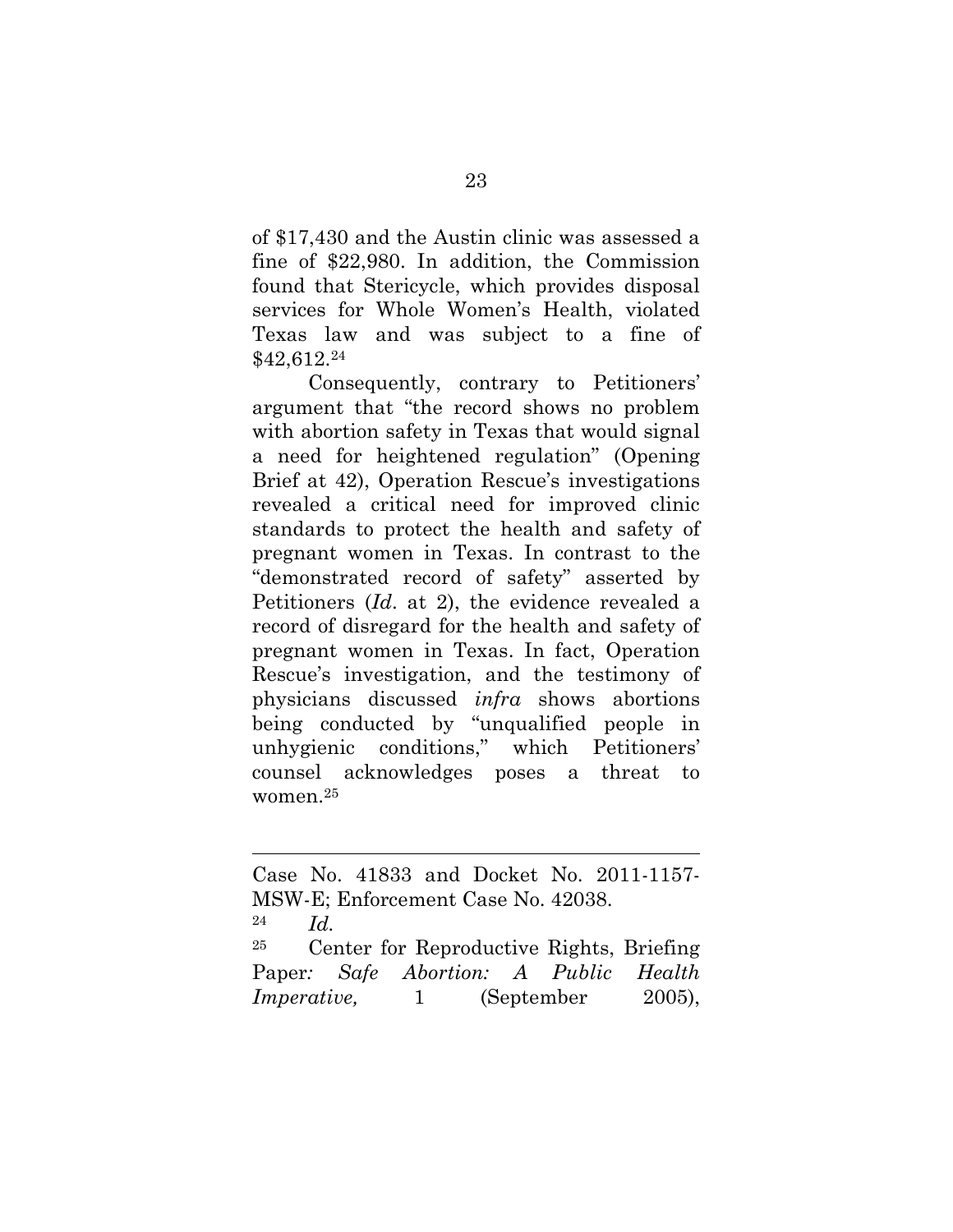# <span id="page-29-0"></span>**III. TESTIMONY FROM PHYSICIANS CONFIRMED THE URGENT NEED FOR GREATER REGULATION OF ABORTION CLINICS TO PROTECT THE HEALTH AND SAFETY OF PREGNANT WOMEN.**

Physicians testifying before the Legislature and in the district court substantiated Operation Rescue's findings that the health and safety of pregnant women was being jeopardized by clinics which did not meet the standards now required under HB2.

In a hearing before the Texas Senate Health & Human Services Committee, Dr. Martha Marie Garza, who has been a practicing obstetrician/gynecologist for 31 years, presented the following case studies as representative of post-abortive patients she has treated:

> Patient #1: A 13 year old Mexican-American teen age girl brought in by her mother, who had taken her for an abortion. They had been told to go to any hospital for any complications, the clinic did not

http://www.reproductiverights.org/sites/default/ files/documents/pub\_bp\_tk\_safe\_abortion.pdf.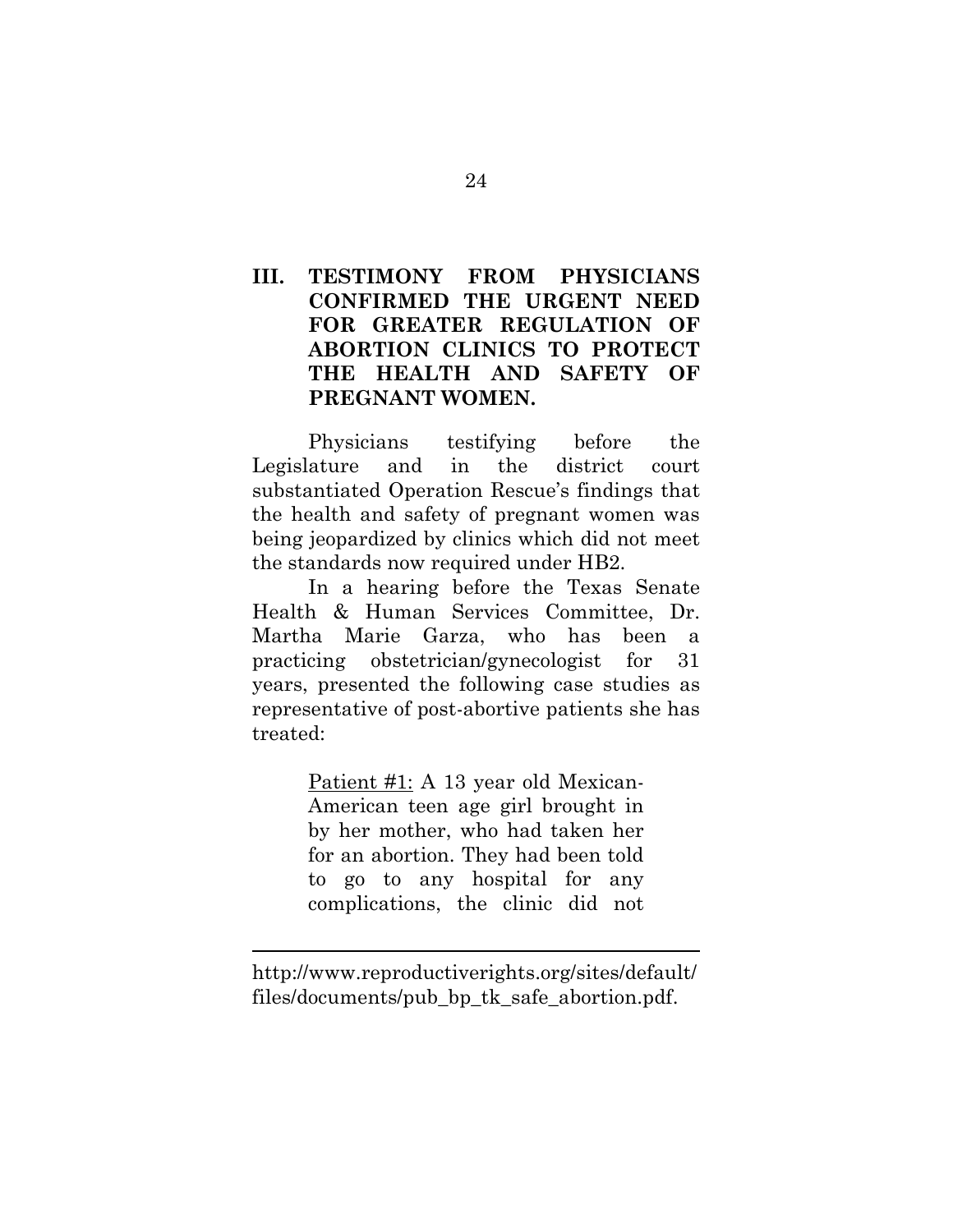have a physician or nurse to handle calls afterhours. Upon exam, the young woman was found to be septic: high fever, elevated WBG count tachycardic severe pelvic pain, profuse vaginal bleeding and 2 loops of lacerated intestines coming through the vagina from a hole in the uterus created during the abortion procedure. During surgery several feet of bowel were resected, the uterus and ovaries had to be removed. The 13 year old young woman survived but is now permanently sterile and menopausal.

Patient #2: A 29 year-old Hispanic young woman presented for an annual exam. She related how several years before she had come to San Antonio for an abortion procedure, unbeknownst to her longtime boyfriend and parents. She checked into a hotel after being given the RU 486. She related to me that it was the most dreadful experience of her life...she spent hours in the shower hemorrhaging and bleeding and being afraid that she was going to bleed to death.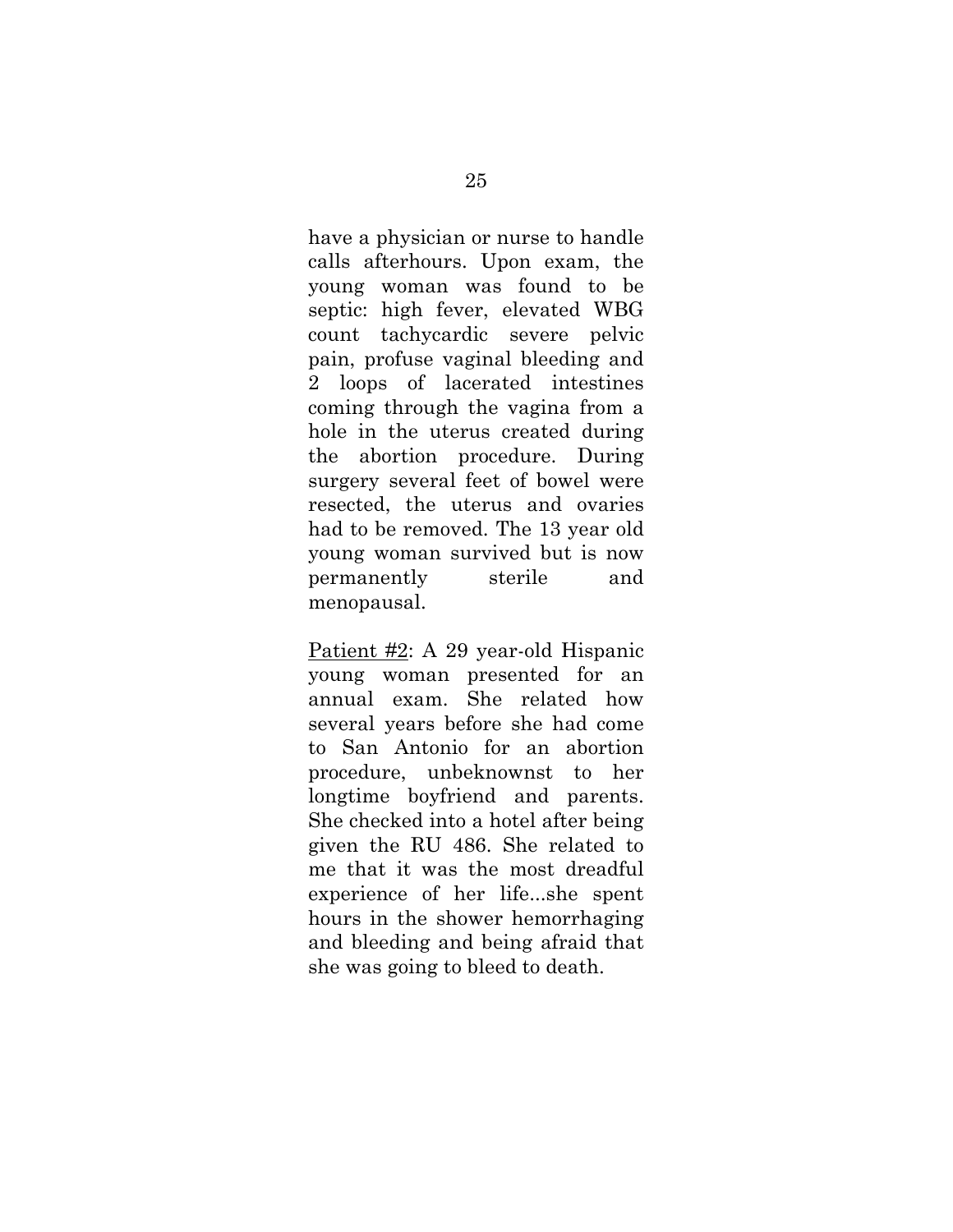The pain was excruciating as she passed the tissue of her pregnancyso much so, that she passed out. She was told she did not need to be accompanied by anyone- that it was easy! She vomited, cried and bled for hours after flushing the remains down the commode. The relationship with her boyfriend of years ended shortly afterwards...his life has spiraled into alcohol/womanizing and drugs...hers into workaholism and avoidance of any relationships. She was told it was a simple risk- free procedure.

Patient #3: 35 year old Caucasian married woman came in complaining of cramping, bleeding and fever and denying any recent surgical procedures or abortions. Upon exam found to have temperature elevated to 101.6, tachycardia and pelvic exam very tender to palpation. A vaginal exam revealed dark, foul smelling discharge and a cervix dilated to 2 cms. An office sonogram revealed a fetal head, no other fetal parts. Upon further questioning, during pre-op procedures she revealed that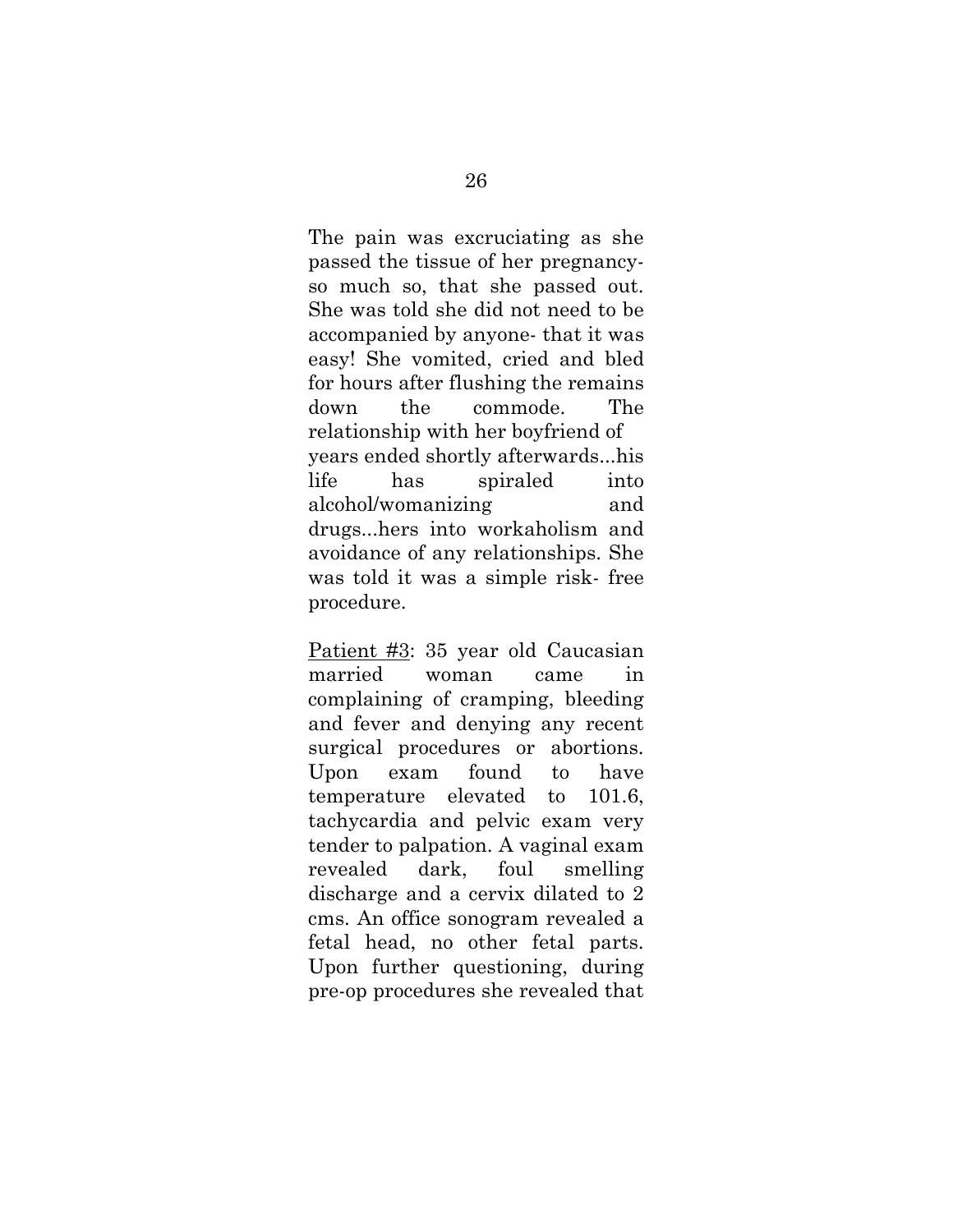she had had an abortion procedure the morning before and had been sent home with pain meds, and medications to cause cramping and decrease bleeding. The clinic was not taking after hours calls so she presented to the ER. She was horrified to learn she had been sent home with the baby's head still in the uterus. She asked me how the physician performing the abortion could have missed the head??? I explained to her the parts are numbered and counted during a typical abortion at her gestational age... I could not explain why she was sent home if the count excluded the head. She underwent a D & E and received lV antibiotic treatment. She struggled with night mares, severe depression and suicide attempts. Her marriage ended in divorce.<sup>26</sup>

l

<sup>26</sup> Written testimony of Martha Garza, M.D. in support of SB1 (the companion to HB2) before the Senate Health & Human Services Committee, July 8, 2013, http://tlcsenate. granicus.com/MediaPlayer.php?view\_id=9&clip \_id=495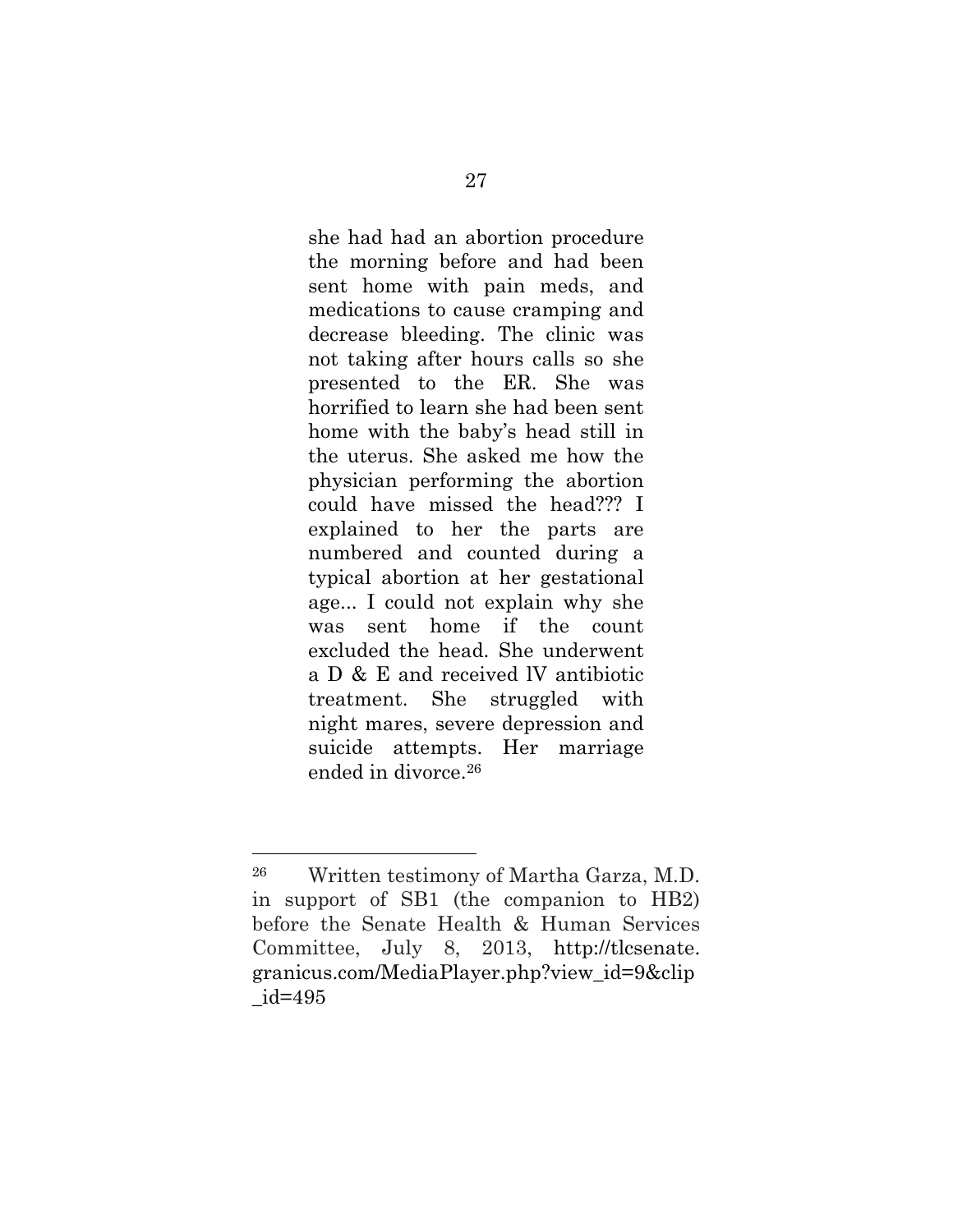Dr. Garza further testified that abortion clinics must be held to the same standards of care as other medical facilities in order to protect the health and safety of pregnant women:

> Abortion is a surgical procedure. Therefore, any abortion clinic must be held to the highest level of standards of ambulatory surgical care facilities. Why...simply because women are being treated there, having surgeries We are living in the United States of America , *there is no reason for anything less than the best of medical/surgical care for all women of Texas.* All women deserve an honest informed consent discussion with the surgeon/physician before the procedure where questions may be discussed and answered. As a surgeon, I am responsible for any complication that may occur following a surgical procedure on a patient and am on call 24 hrs. a day or check out to a fellow physician who will handle any patient if I am off for a few days. Any physician has a call service to handle emergency calls- a call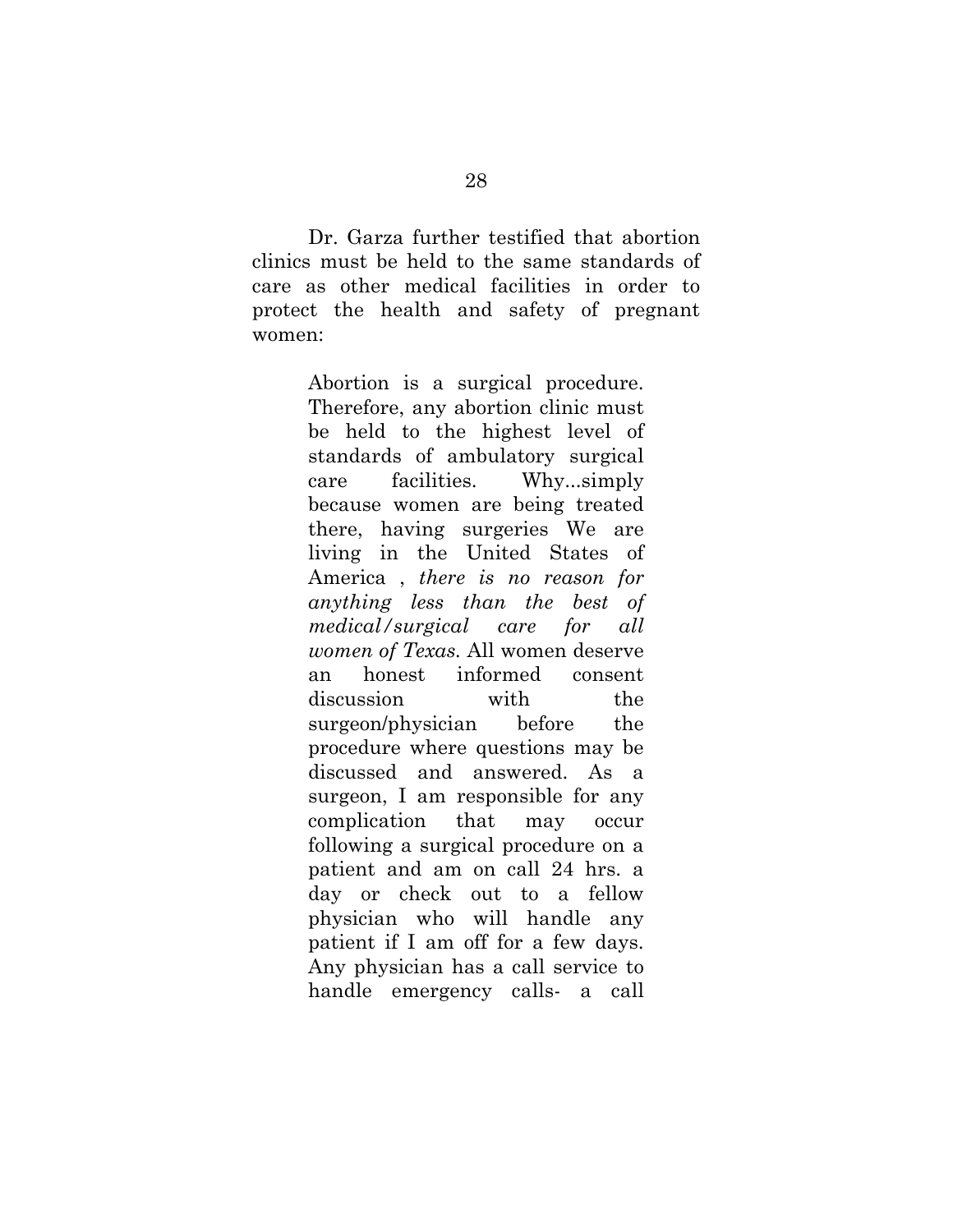service that actually answers and puts the patient in contact with a physician. Any physician/surgeon performing abortions must have admitting privileges at a nearby hospital where any type of complication can be handled and consultations may be requested if necessary. For a physician not to offer this to his/her patients *is a serious dereliction of medical responsibility towards his/her patient and an unpardonable breach of trust.*<sup>27</sup>

Dr. Mikeal Love, a board certified obstetrician/gynecologist who is also a member of the American College of Medical Quality, also testified at the Senate hearing. Dr. Love testified that the reforms in SB1 (HB2) were necessary to protect the health and safety of pregnant women.<sup>28</sup>

<sup>27</sup> *Id.* (emphasis added).

<sup>28</sup> Written testimony of Mikeal Love, M.D. in support of SB1 (the companion to HB2) before the Senate Health & Human Services Committee, July 8, 2013, http://tlcsenate. granicus.com/MediaPlayer.php?view\_id=9&clip \_id=495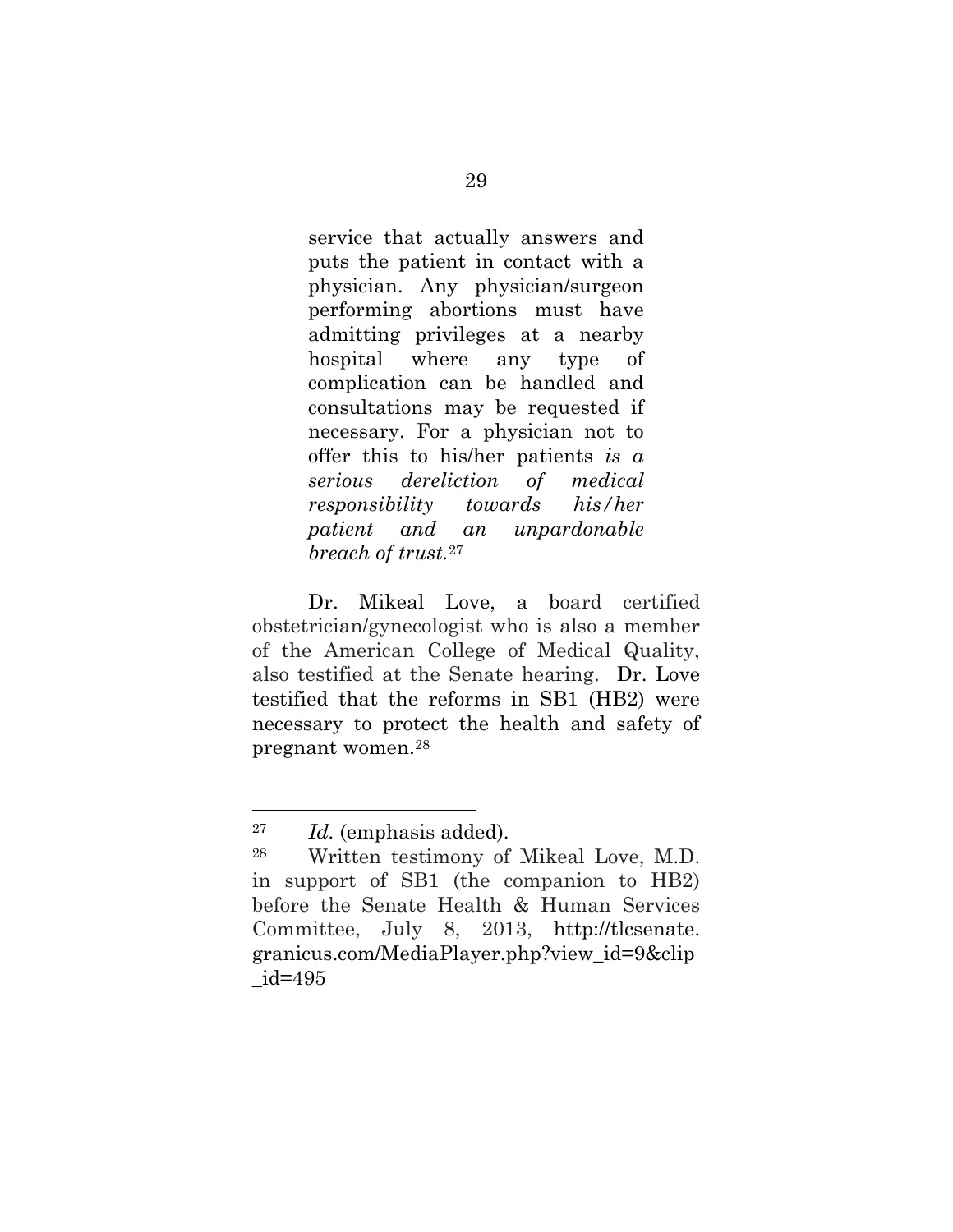I support Senate Bill 1 because it raises the standard of care for women who choose to terminate their pregnancies. It raises their level of care to that currently received by all other patients. This is necessary to protect the health and safety of women currently receiving abortions in Texas.

I support raising the standards for abortion facilities to those of ambulatory surgical centers, because part of the standard of care means not only being available to diagnose, but being able to handle significant complications following an abortion. Hemorrhage and incomplete abortion, for example, should be handled in a hospital or ASC setting. *I would only perform a dilation and curettage after a miscarriage in a hospital or ASC setting, because that is the standard of care women deserve. Women receiving elective abortions deserve no less.*

*This is not an issue of restricting services but of providing services that meet current standards of care*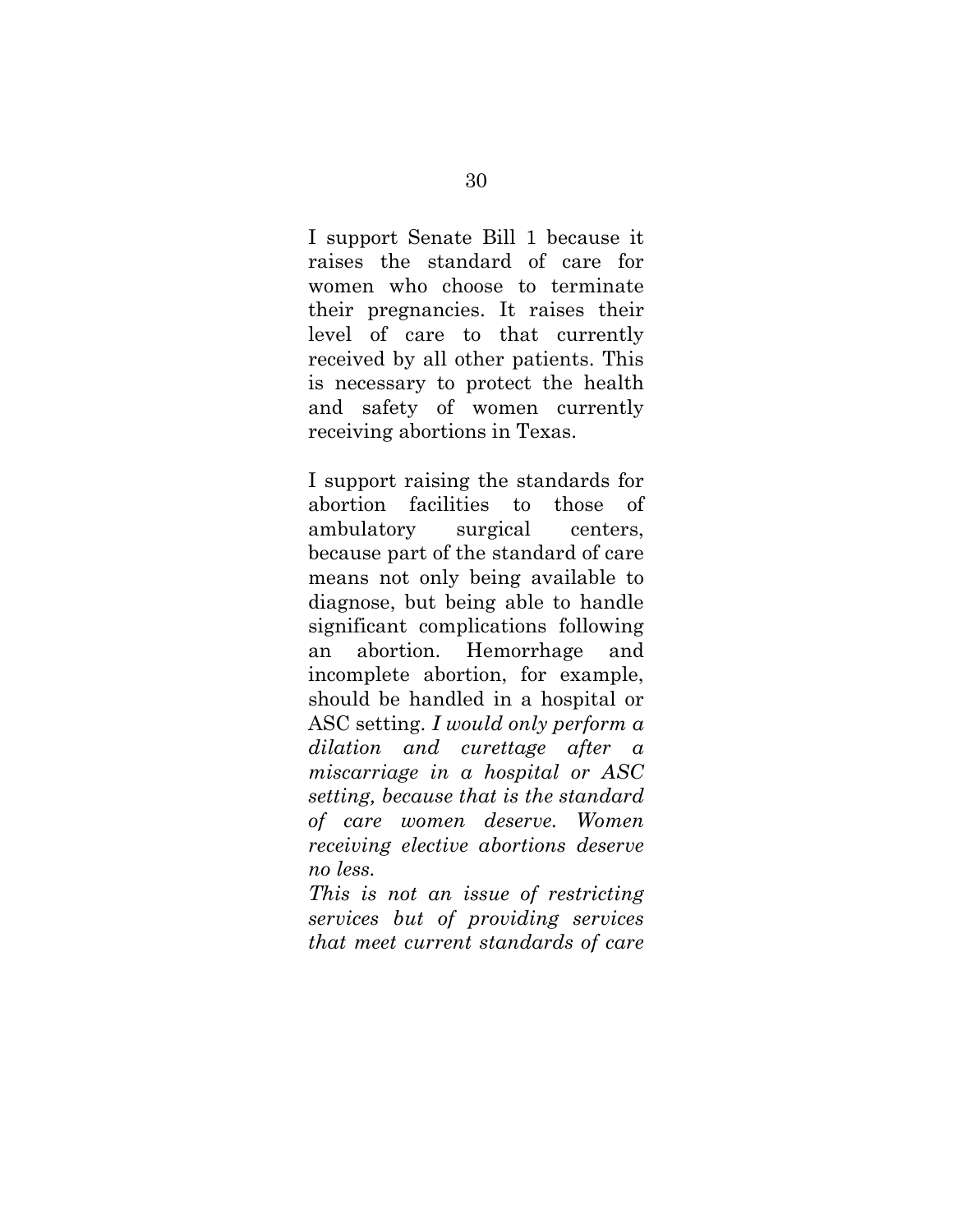*to protect the health and safety of women.<sup>29</sup>*

Physicians similarly testified at the district court about the need for heightened regulations of abortion clinics to protect the health and safety of pregnant women and provide them with the same level of care offered to other patients. Dr. Mayra Jimenez Thompson testified:

> The pregnant uterus with higher risks should only be treated in an ASC or hospital setting where the necessary additional testing or surgery to assess and treat for complications can be safely accomplished. Currently, D&C procedures for non-pregnant women are performed in ASC's or hospital settings due to the need for patient safety. For the most part, traditionally spontaneous incomplete abortions or miscarriages are treated with a suction curettage, in a manner similar to an elective abortion, in a hospital or ASC. In my opinion, abortion procedures should also be performed in an ASC where the

 $\overline{\phantom{a}}$ 

<sup>29</sup> *Id.* (emphasis added).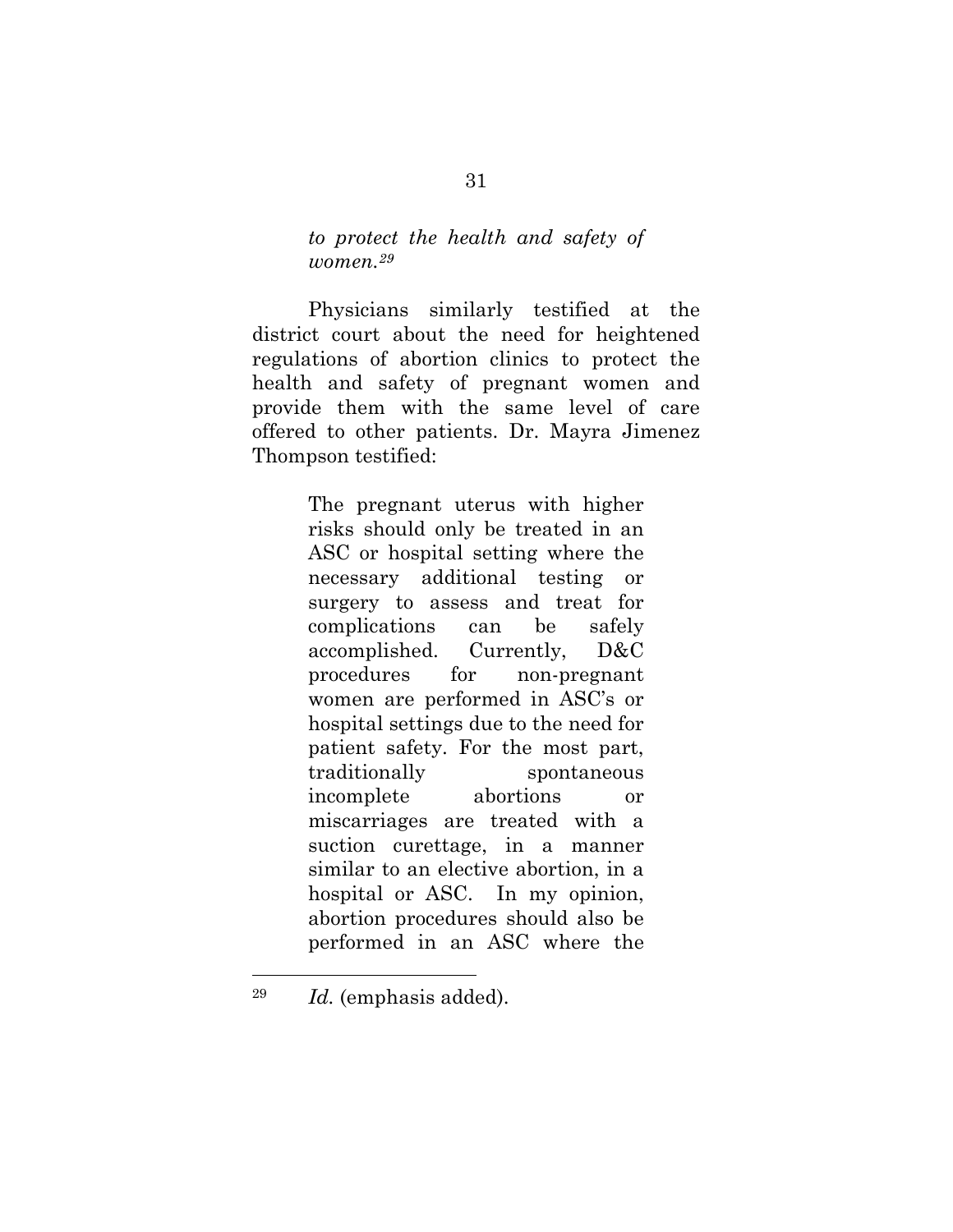higher standard of care is required so as to better protect the patient's health and safety.

Elective abortion for the termination of pregnancy is considered no less safe than a diagnostic or therapeutic D&C. It has comparable risks to the suction curettage for retained products of conception in a miscarriage. These are infection, life threatening hemorrhage, which can lead to hysterectomy, and death. Physicians traditionally perform a D&C in an ambulatory surgical center or hospital due to these risks and to maximize patient safety. In an ASC or hospital setting, the patient is monitored by a licensed medical practitioner and nursing staff who are trained to recognize these risks and complications. *To minimize these health risks and perform a D&C in an office setting is, in my opinion, a failure to acknowledge the degree of complexity inherent in this procedure and to accept responsibility for its potential complications – a practice principle stressed to all physicians with basic gynecologic training.*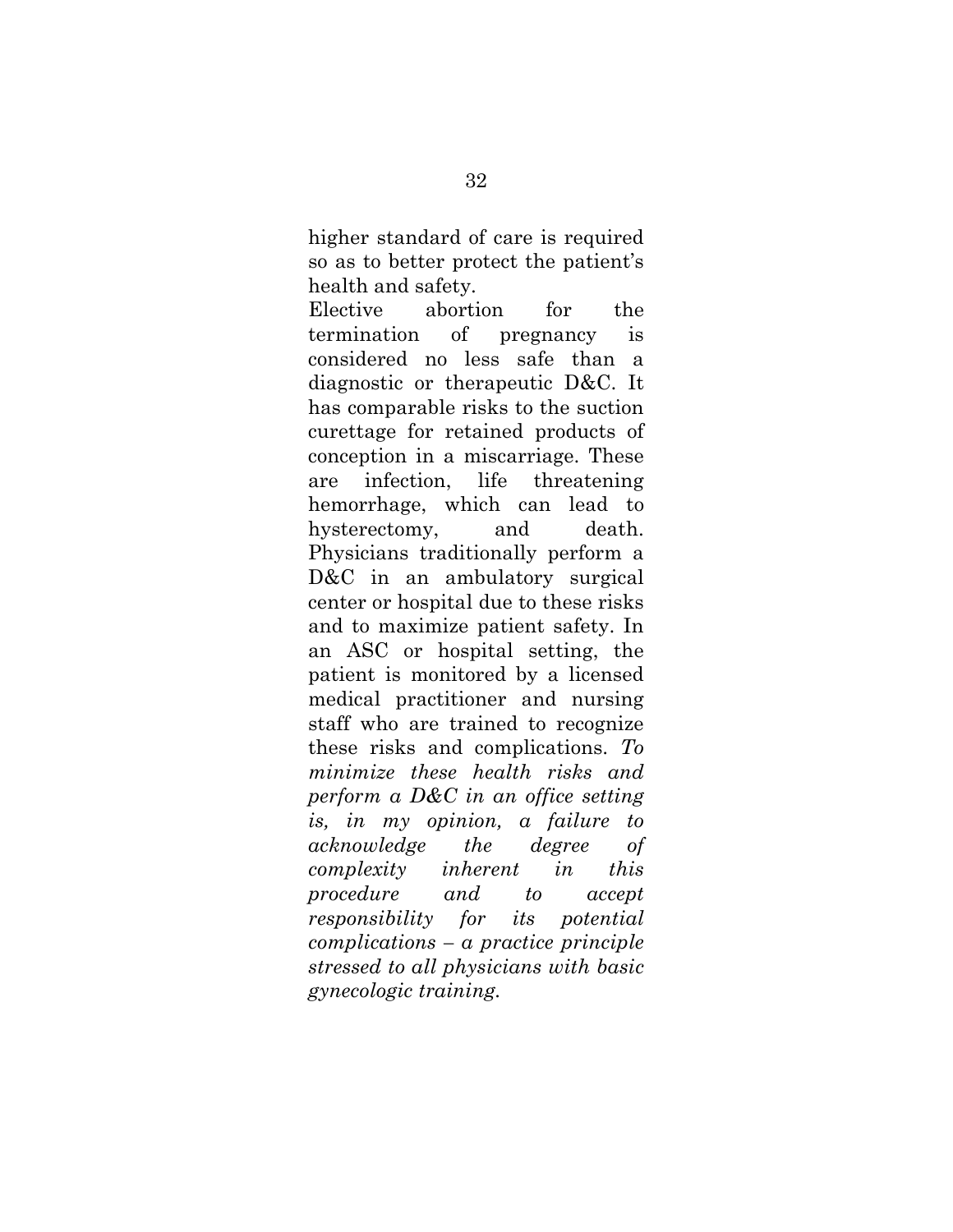(Joint Appendix, "JA," at 849-50). "As physicians, we have a duty to provide quality care that maximizes our patients' health and safety." (JA 851).

> Women expect and deserve high quality gynecological/obstetrical care. In my opinion, unregulated abortion care welcomes substandard care and unnecessarily exposes women to serious health risks. On the other hand, when abortion services are closely regulated as through the Act's admitting privileges and ASC requirement, patient protection from adverse outcomes is enhanced and continuity of care is more likely.

> Intraoperative safety specifications traditionally used in most operative suites in ASCs or hospitals are emplaced to prevent adverse outcomes. With ASC minimum requirements replacing abortion clinic standards, abortion facilities will then meet the same criteria that other outpatient surgeries must meet rather than having their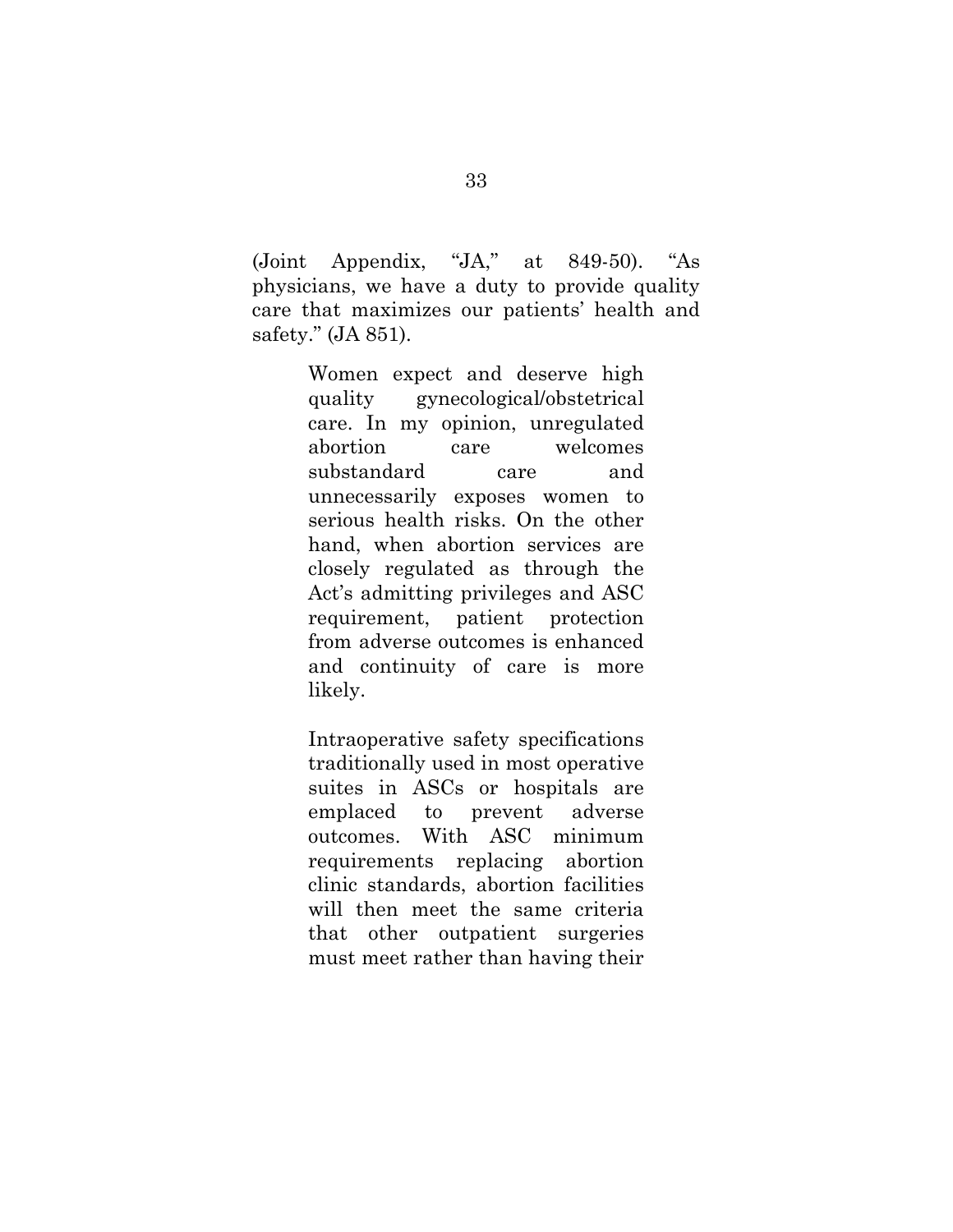own separate standards. (JA 853- 54).

Dr. James Anderson testified that pregnant women seeking abortion, and especially poor women seeking abortion, deserve the same standard of care as is available to other patients seeking outpatient surgery, and in particular those wealthy enough to seek the highest quality of care. (JA 884-85).

> It is inconsistent to promote and advocate for a strong patient-doctor trust relationship in all areas of medicine except in the care of women terminating their pregnancy. If the state continues to allow physicians performing abortions to avoid hospital credentialing and privileging and not be available for follow-up after elective surgical complications and not be required to communicate with other physicians in the transfer of care, then, in my opinion, *the state is allowing this very vulnerable group of pregnant women to be exploited*. *Pregnant women will assume that the same standards of care will exist in elective abortions as in other outpatient surgical procedures. In*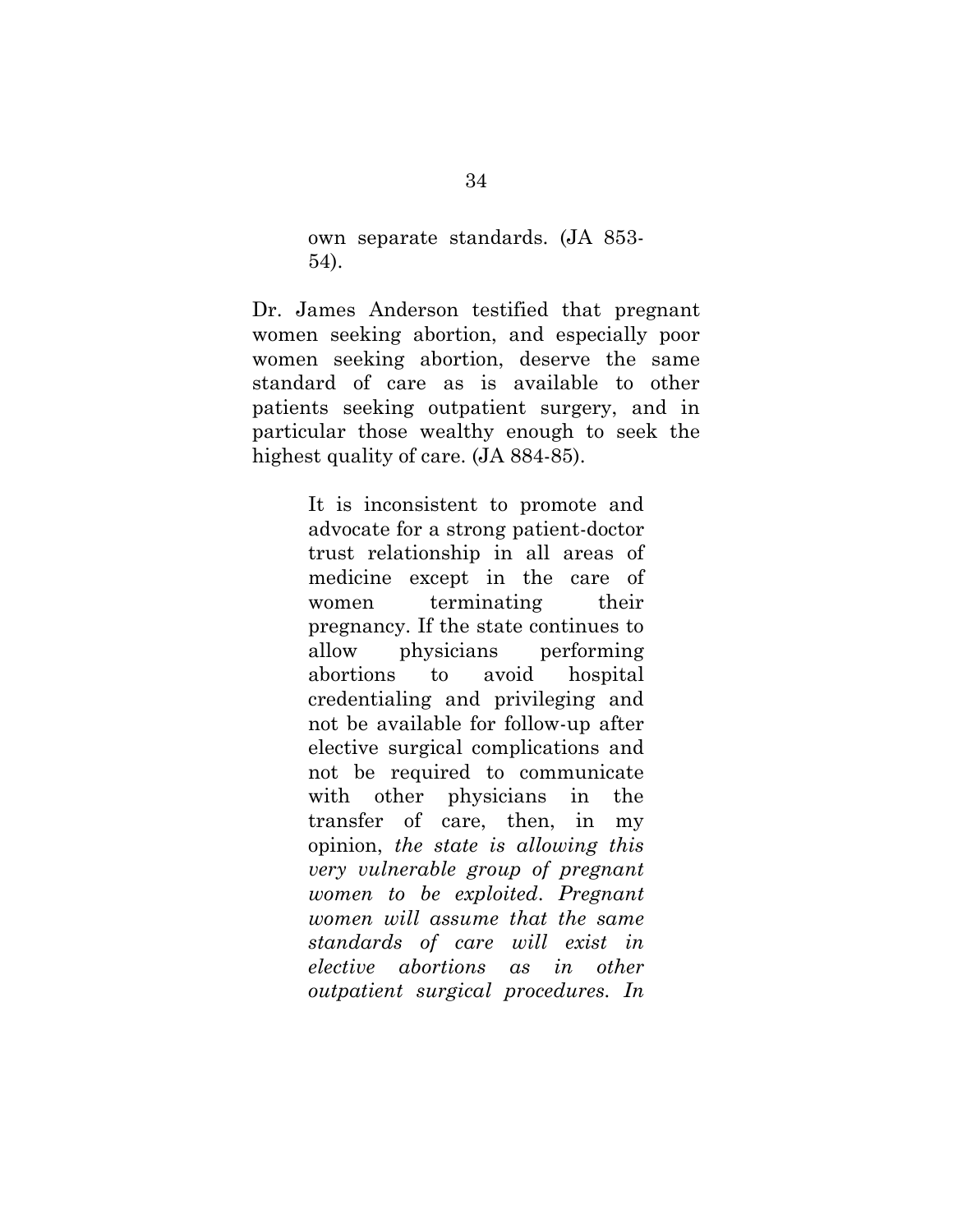*this case, more likely than not, their trust is misplaced.*

Plaintiffs argue that many patients cannot afford to pay for longer distance travel, but I believe that the poverty situation of these patients does not warrant providing them with substandard care. Abortion patients in poverty deserve the same standard of healthcare as those who are wealthier in our society. (JA 908, emphasis added).

Operation Rescue's investigation and the testimony submitted by physicians demonstrated that pregnant women seeking abortions in Texas were in many cases relegated to substandard care despite abortion being legal for more than 40 years. In response, and in keeping with this Court's finding that Texas has a "legitimate interest in seeing to it that abortion, like any other medical procedure, is performed under circumstances that insure maximum safety for the patient," *Roe*, 410 U.S. at 150, the Texas Legislature enacted HB2.

The Legislature made particular note of the dangers inherent in substandard abortion clinics, pointing to the case of Kermit Gosnell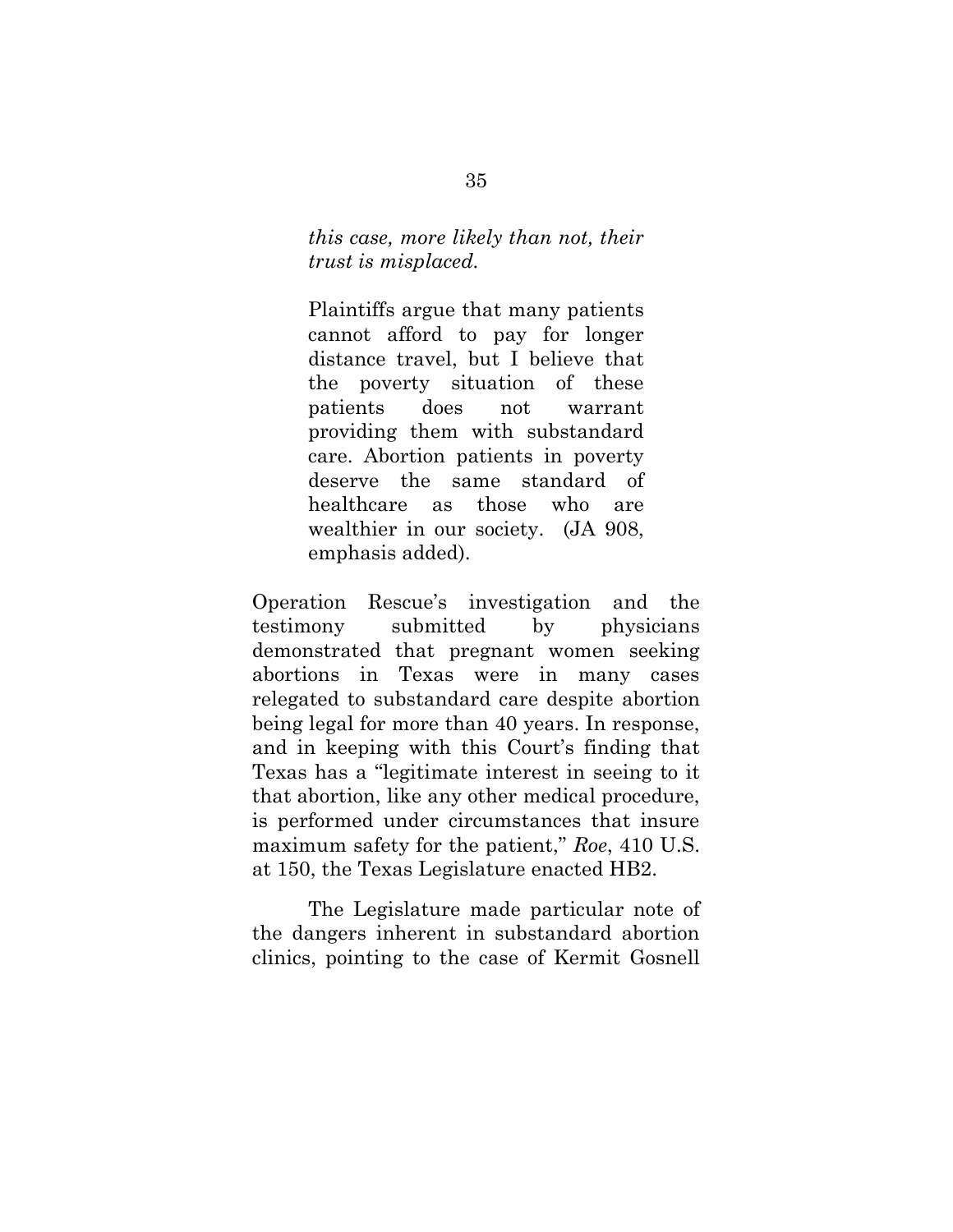as an example of the consequences of such substandard care:

> Compared to ordinary abortion facilities, these surgical centers hire more highly qualified professionals and implement more rigorous quality-assurance programs. Ambulatory surgical centers are checked for compliance with safety requirements and must be equipped with back-up generators and better air filtration systems. Higher standards could prevent the occurrence of a situation in Texas like the one recently exposed in Philadelphia, in which Dr. Kermit Gosnell was convicted of murder after killing babies who were born alive. A patient also died at that substandard clinic. <sup>30</sup>

The Legislature also addressed the issue, raised by Petitioners, of the cost of upgrading substandard facilities vis-à-vis the safety of pregnant women. "While improving standards

 $\overline{\phantom{a}}$ 

<sup>30</sup> Texas House Research Organization, Bill Analysis HB 2, 10 (July 9, 2013) (summary of statement of supporters), http://www.hro.house. state.tx.us/pdf/ba832/HB0002.PDF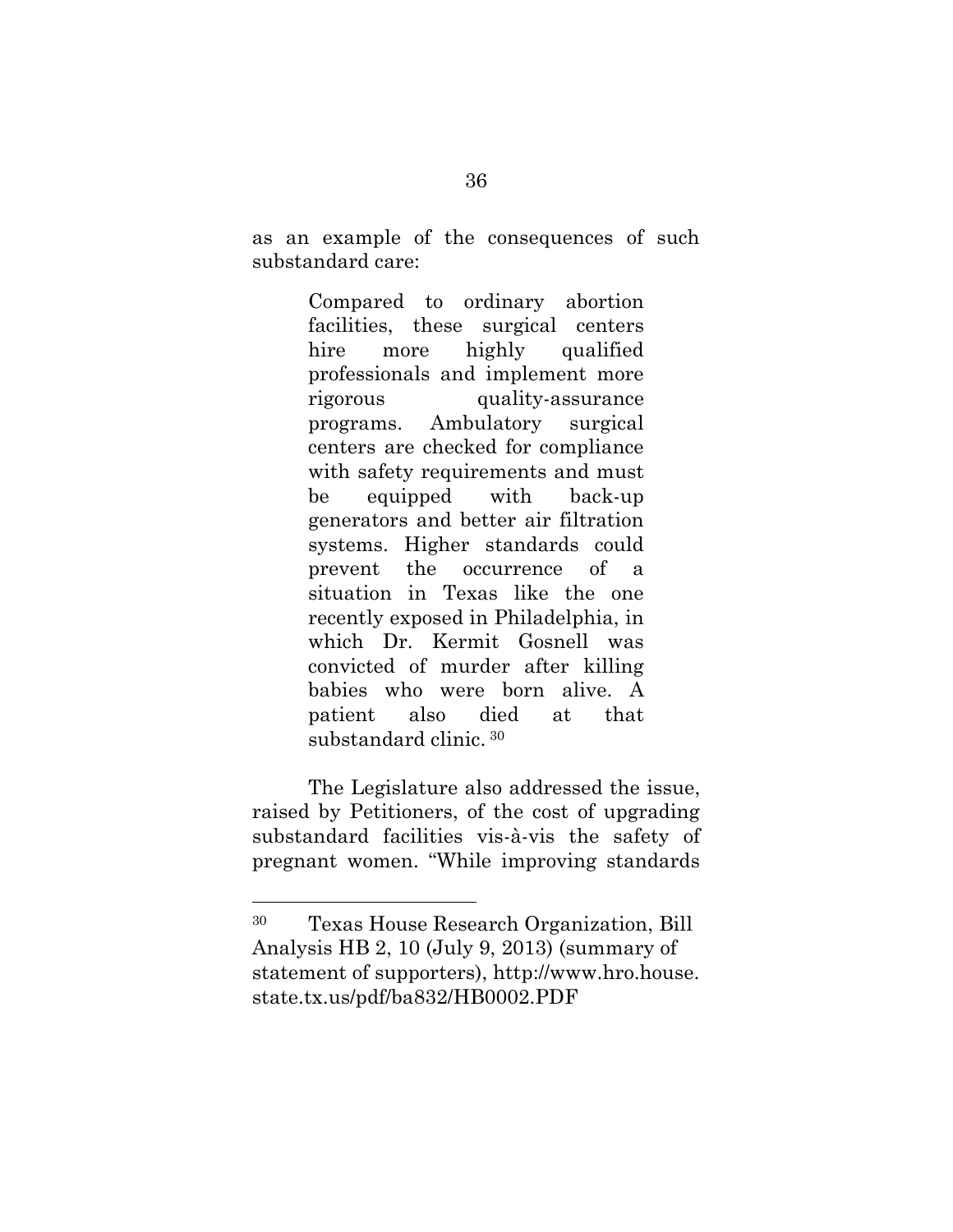comes at a cost, abortion facility operators should be willing to invest some of their profits to ensure the highest level of care for their patients." 31

The author of HB2 echoed this Court's statement in *Roe* when he said: "Women who choose to have an abortion should receive the same standard of care any other individual in Texas receives, regardless of the surgical procedure performed." <sup>32</sup> "Moving abortion clinics under the guidelines for ambulatory surgical centers will provide Texas women choosing abortion the highest standard of health care. Texas allows no other procedure to opt out of the accepted standard of care." <sup>33</sup> Nor should it, if Texas is to fulfill its obligation to protect the health and safety of all of its residents, particularly vulnerable women seeking abortion.

l

<sup>31</sup> *Id.*

<sup>32</sup> Texas Senate Research Center, Bill Analysis HB2, p. 1 (July 11, 2013), http://www.legis.state.tx.us/billlookup/text.aspx ?LEGSESS=832&BILL=HB2.

<sup>33</sup> *Id.* at 2.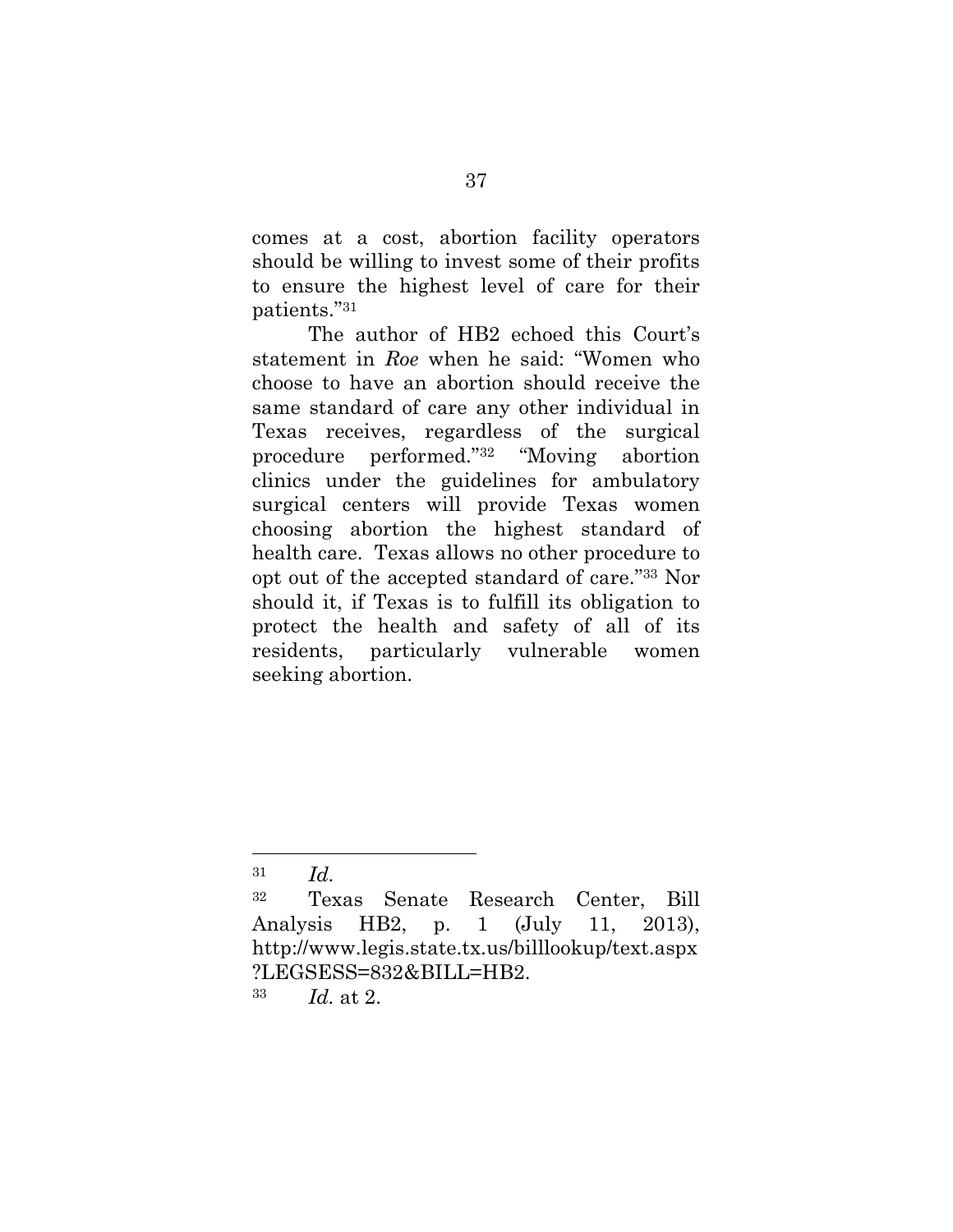# <span id="page-43-0"></span>**IV. OPERATION RESCUE'S POST-HB2 RESEARCH SHOWS THAT WAIT TIMES AND COSTS IN TEXAS REMAIN BELOW THE NATIONAL AVERAGE.**

Operation Rescue's investigation of abortion clinics in Texas after HB2 was enacted demonstrates that women in Texas still have shorter wait times and lower costs than the national average, even with the closure of clinics that did not meet the new standards.<sup>34</sup> Operation Rescue's investigation refutes Petitioners' "parade of horribles" in which they claim that women will have to wait weeks for abortions if HB2 is upheld by the Court. (Petitioners' Brief, pp. 24-26). In fact, Operation Rescue's survey of abortion clinics, including more than 1,000 calls to clinic workers, revealed that the average wait time for an abortion appointment in Texas is 6.5 days, which is two days under the national average.<sup>35</sup>

l

<sup>34</sup> Operation Rescue Special Report: 2015 Abortion Clinic Survey Reveals 81% of Abortion Clinics Closed Since 1991, December 22, 2015, http://www.operationrescue.org/archives/special -report-2015-abortion-clinic-survey-reveals-81 of-abortion-clinics-closed-since-1991/. <sup>35</sup> *Id.*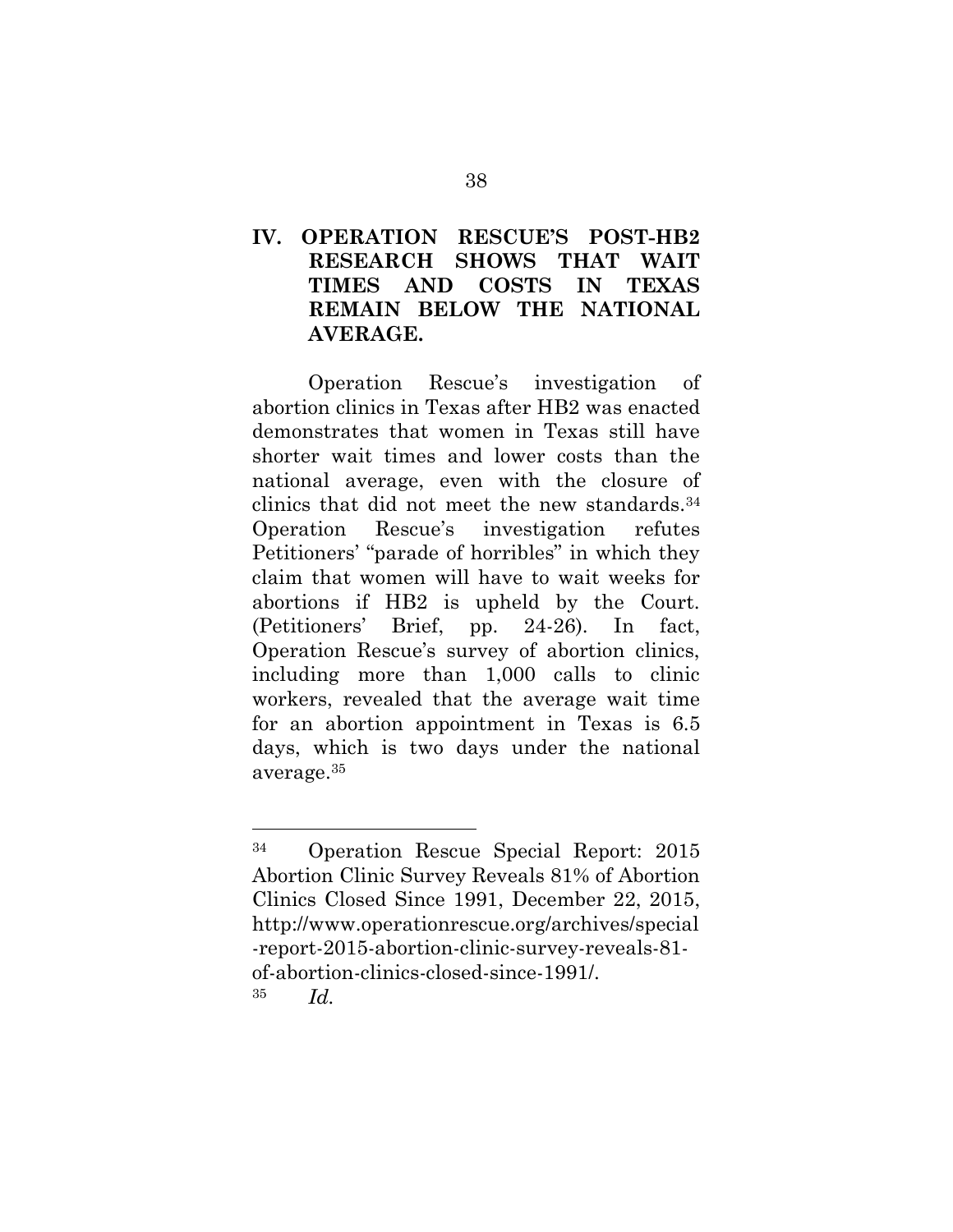Similarly, Operation Rescue's survey showed that the costs of abortions in Texas also remain below the national average.<sup>36</sup> This lays bare Petitioners' warning that HB2's regulations would lead to prohibitive cost increases. (Petitioners' Brief, pp. 17, 32). Operation Rescue found that, post-HB2, surgical abortions cost an average of \$578.47 in Texas, which is \$16.27 below the national average. Drug-induced abortions in Texas are slightly above the national average, but less expensive than in 17 other states.<sup>37</sup>

Consequently, HB2's reforms aimed at giving women seeking an abortion the same level of care as patients seeking other outpatient procedures have not, as Petitioners warned, increased wait times nor driven up the costs. This further militates in favor of upholding the Fifth Circuit's decision.

### **CONCLUSION**

<span id="page-44-0"></span>The Texas Legislature acted to protect the health and safety of pregnant women when it enacted HB2. Far from unduly burdening abortion, the ambulatory surgical center requirement of HB2 equalizes the standard of care for pregnant women seeking abortion. Women should not be relegated to substandard

<sup>36</sup> *Id.*

<sup>37</sup> *Id.*